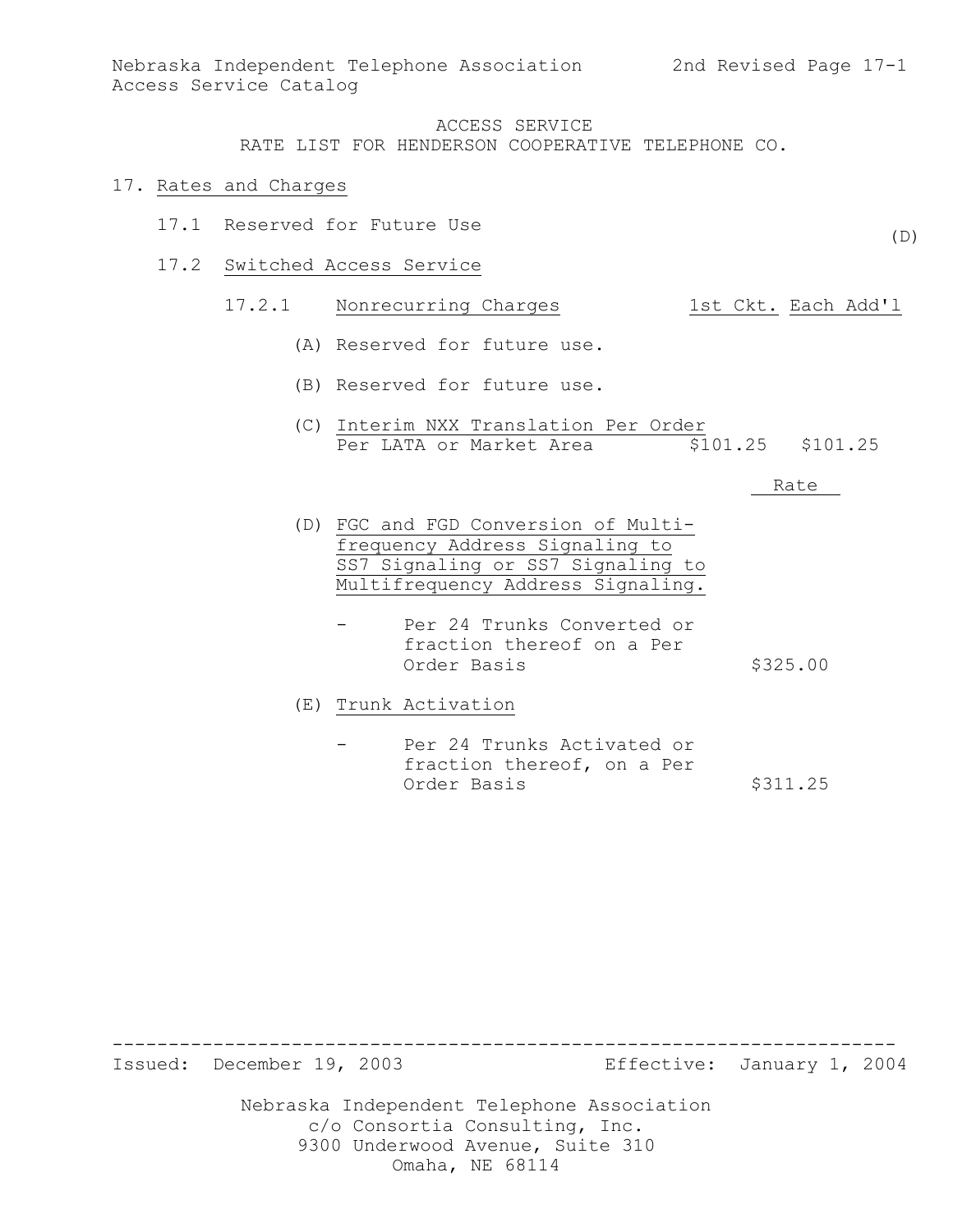RATE LIST FOR HENDERSON COOPERATIVE TELEPHONE CO.

#### 17. Rates and Charges

| 17.2.2 Local Transport                                                                                            | Rate                                                               |        |
|-------------------------------------------------------------------------------------------------------------------|--------------------------------------------------------------------|--------|
| Direct Trunked Transport<br>Direct Trunked Facility<br>Per Mile<br>- Voice Grade                                  | (See Note $1)$ I                                                   |        |
| - High Capacity DS1<br>- High Capacity DS3                                                                        | (See Note $1)$ R<br>(See Note $1)$ $\bf R$                         |        |
| Direct Trunked Termination<br>Per Termination<br>- Voice Grade<br>- High Capacity DS1<br>- High Capacity DS3      | (See Note $1)$ I<br>(See Note $1)$ $\mathbf R$<br>(See Note $1)$ R |        |
| Multiplexing<br>Per Arrangement<br>DS3 to DS1<br>DS1 to Voice                                                     | (See Note $1)$ R<br>(See Note $1)$ R                               |        |
| Tandem Switched Transport<br>Tandem Switched Facility<br>Per Access Minute Per Mile<br>Originating<br>Terminating | \$0.001603<br>(See Note $1)$ R                                     |        |
| Tandem Switched Termination<br>Per Access Minute Per Term.<br>Originating<br>Terminating                          | \$0.006796<br>(See Note $1)$ R                                     |        |
| Network Blocking Per Blocked Call<br>Applies to FGD only                                                          | N/A                                                                | D<br>D |
|                                                                                                                   |                                                                    |        |

Note 1: Rate mirrors NECA Tariff FCC No. 5 for DTF, DTT, multiplexing, terminating TSF and terminating TST.

-----------------------------------------------------------------------

Issued: May 9, 2013 Effective: July 2, 2013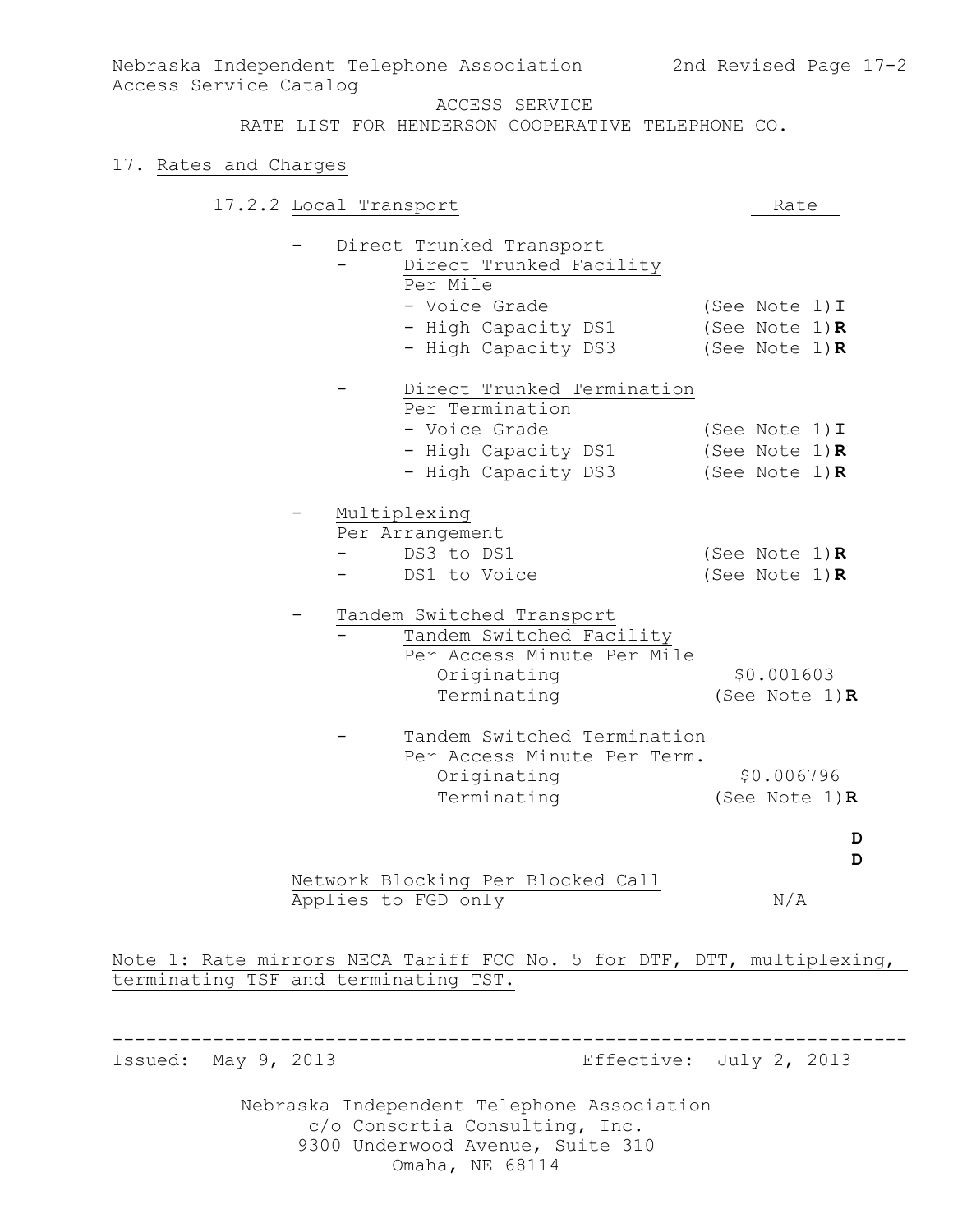RATE LIST FOR HENDERSON COOPERATIVE TELEPHONE CO.

- 17. Rates and Charges (Cont'd.)
	- 17.2 Switched Access Service (Cont'd.)
		- 17.2.2 Local Transport (Cont'd.)
			- (A) Common Channel Signaling Network Connection\*

|     |     |                                                    | Rate     |
|-----|-----|----------------------------------------------------|----------|
|     | (1) | Signaling Network Access Link                      |          |
|     |     | - Signaling Mileage<br>Facility Per Mile           | N/A      |
|     |     | - Signaling Mileage Termination<br>per Termination | N/A      |
|     | (2) | STP Port<br>- per Port                             | N/A      |
| (B) |     | 800 Data Base Access Service Queries               |          |
|     |     | Per Query<br>$\Box$ $\Box$ $\Box$                  | AN NURUL |

| - Basic            |  | \$0.006000 |
|--------------------|--|------------|
| - Vertical Feature |  | \$0.006750 |

\*Available where technically feasible, as designated in NECA Tariff F.C.C. No. 4, Wire Center Information.

Issued: August 20, 1999 Effective: September 1, 1999

Nebraska Independent Telephone Association c/o Consortia Consulting, Inc. 9300 Underwood Avenue, Suite 310 Omaha, NE 68114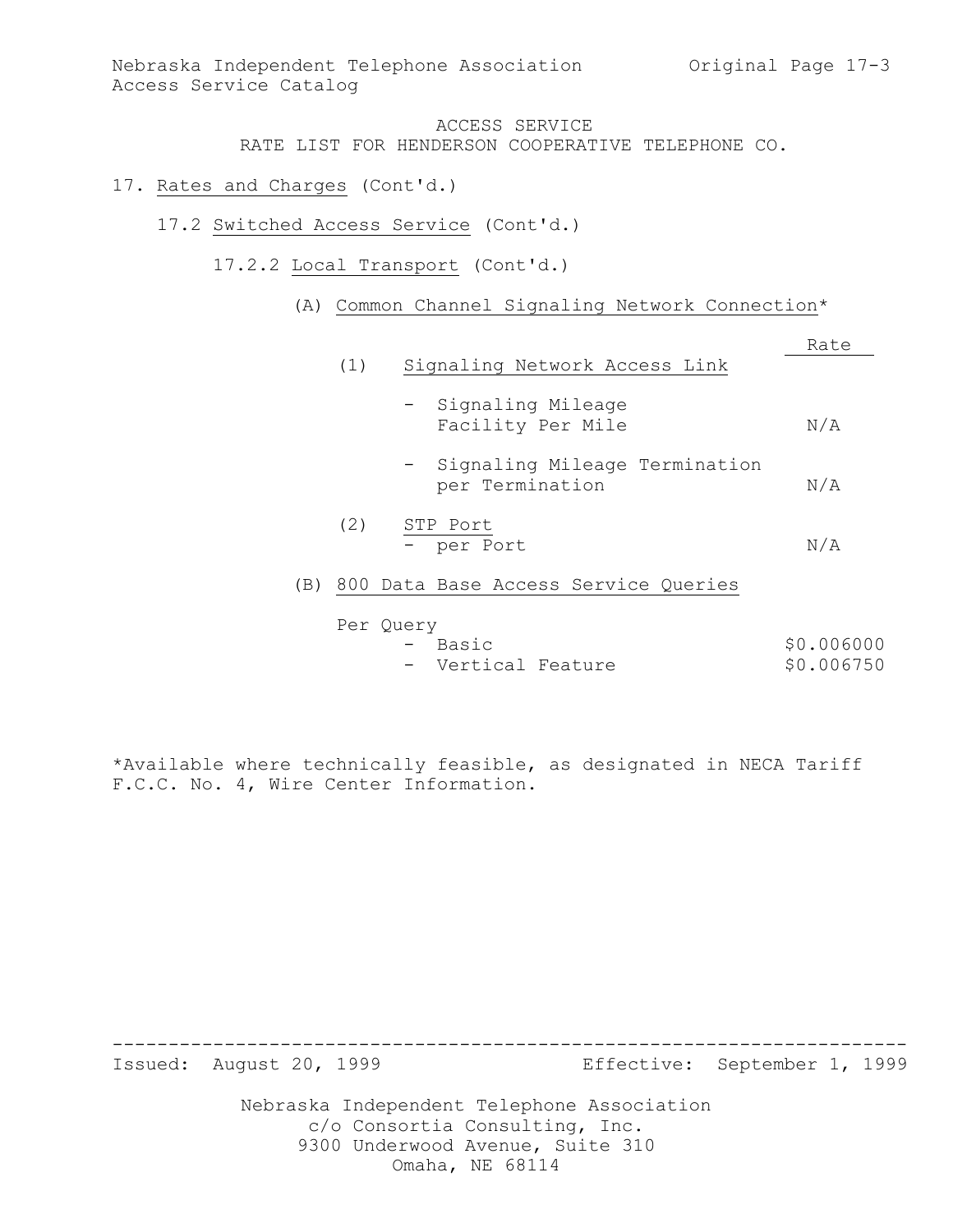- 17. Rates and Charges (Cont'd.)
	- 17.2 Switched Access Service (Cont'd.)
		- 17.2.3 End Office

| (A) Local Switching                                                                                | Rate                           |
|----------------------------------------------------------------------------------------------------|--------------------------------|
| Per Access Minute<br>Originating<br>Terminating                                                    | \$0.032149<br>(See Note 1) $I$ |
| (B) Information Surcharge                                                                          |                                |
| -Per 100 Access Minutes<br>Originating<br>Terminating                                              | \$0.021625<br>(See Note 1) $I$ |
| 17.2.4 Reserved for future use.                                                                    |                                |
| 17.2.5 Directory Assistance Service                                                                | Rate                           |
| (A) Directory Assistance Service                                                                   |                                |
| A Directory Assistance Service<br>Charge applies for each call to<br>Directory Assistance Service. | \$1.26                         |

(B) Reserved for future use.

# Note 1: Rate mirrors NECA Tariff FCC No. 5 for terminating local switching and terminating information surcharge.

Issued: May 9, 2013 **Effective:** July 2, 2013

Nebraska Independent Telephone Association c/o Consortia Consulting, Inc. 9300 Underwood Avenue, Suite 310 Omaha, NE 68114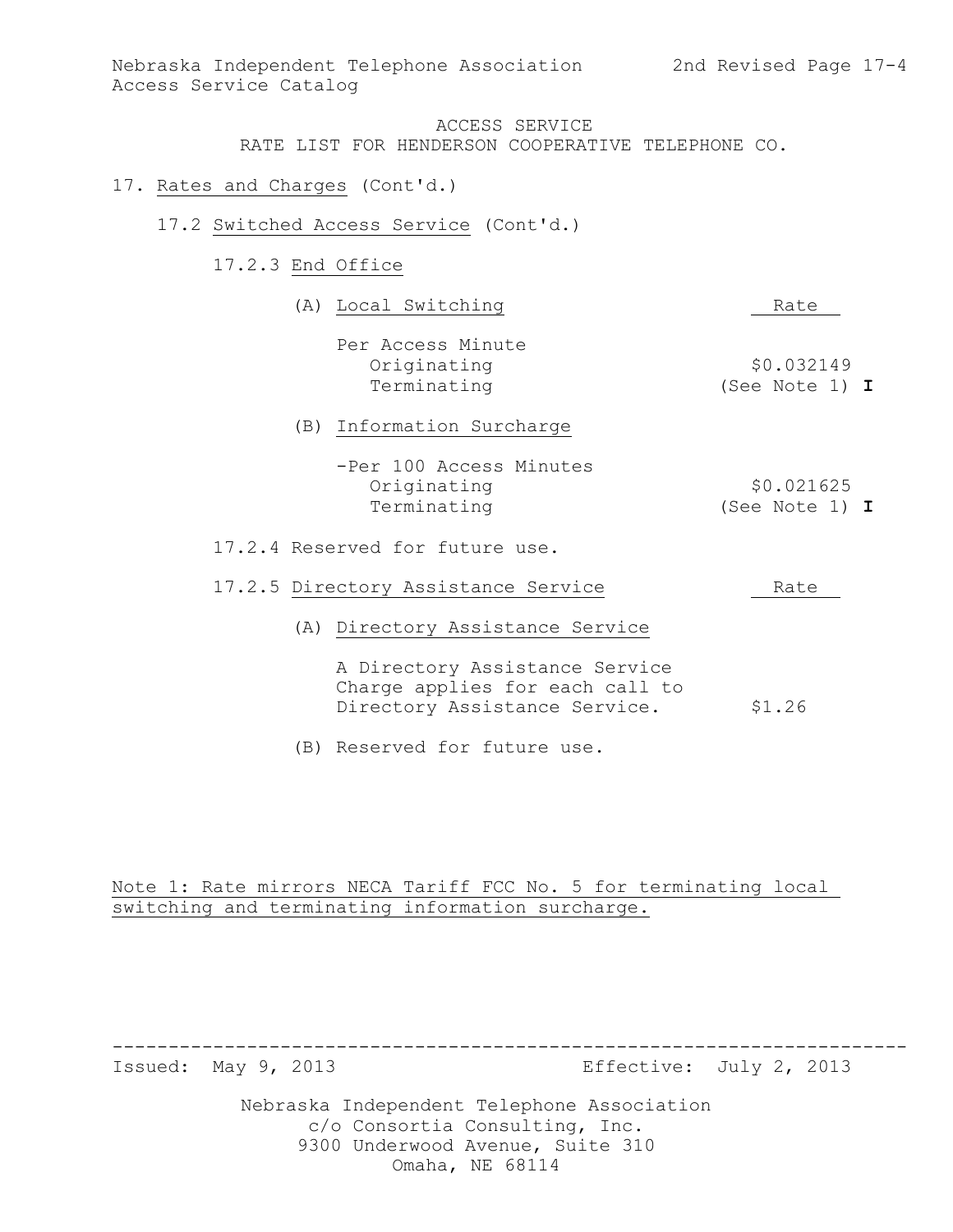### 17. Rates and Charges (Cont'd.)

#### 17.2 Switched Access Service (Cont'd.)

- 17.2.5 Directory Assistance Service (Cont'd.)
	- (C) Credit Allowance for Uncompleted Rate DA Calls

In addition to the credit allowance for Directory Assistance Service Call as set forth in 9.4.8(A) of NECA TARIFF F.C.C. NO. 5, there is also a credit allowance for the Switched Access Service portion in the originating LATA of such DA call. The credit will be as set forth following:

- (1) Reserved for future use.
- (2) Credit per call when FGA or FGB Switched Access Service is billed using per minute rates \$0.0824
- (3) Credit per call when FGC or FGD Switched Access Service is billed using per minute rates  $$0.0824$

17.2.7 Reserved for future use.

Issued: August 20, 1999 Effective: September 1, 1999

Nebraska Independent Telephone Association c/o Consortia Consulting, Inc. 9300 Underwood Avenue, Suite 310 Omaha, NE 68114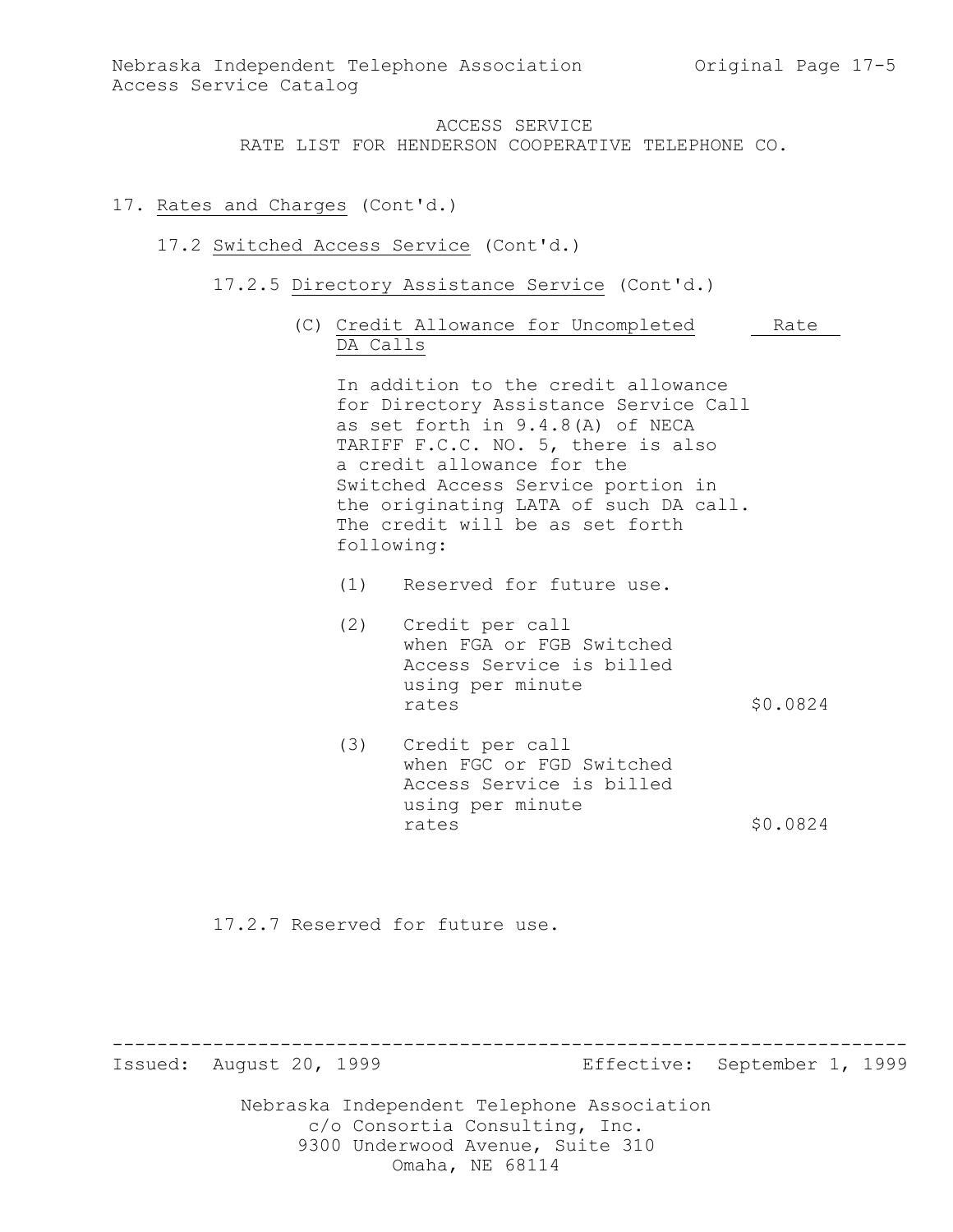#### 17. Rates and Charges (Cont'd.)

17.3 Special Access Service

17.3.1 Reserved for future use.

- 17.3.2 Reserved for future use.
- 17.3.3 Reserved for future use.

## 17.3.4 Voice Grade Service

Regulations for Voice Grade Service are set forth in NECA TARIFF F.C.C. NO. 5, Section 7.6. NRC\* Monthly 1st Each Add'l. (A) Channel Termination Rate Ckt. Ckt. Per Termination -Two-wire \$22.36 \$78.05 \$78.05 -Four-wire \$32.21 \$78.05 \$78.05 (B) Channel Mileage Monthly Rate (1) Channel Mileage Facility Per Mile  $\qquad \qquad$  \$ 1.61 (2) Channel Mileage Termination Per Termination \$29.88 (C) Optional Features and Functions

| (1) Bridging                                                                                                     |                                                 |
|------------------------------------------------------------------------------------------------------------------|-------------------------------------------------|
| $-Two-Wire$<br>-Four-Wire                                                                                        | (a) Voice Bridging Per Port<br>\$4.75<br>\$4.75 |
| $-Two-Wire$<br>-Four-Wire<br>*NRC is an abbreviation for nonrecurring charge                                     | (b) Data Bridging Per Port<br>\$4.75<br>\$4.75  |
| Issued: August 20, 1999                                                                                          | Effective: September 1, 1999                    |
| Nebraska Independent Telephone Association<br>c/o Consortia Consulting, Inc.<br>9300 Underwood Avenue, Suite 310 |                                                 |

Omaha, NE 68114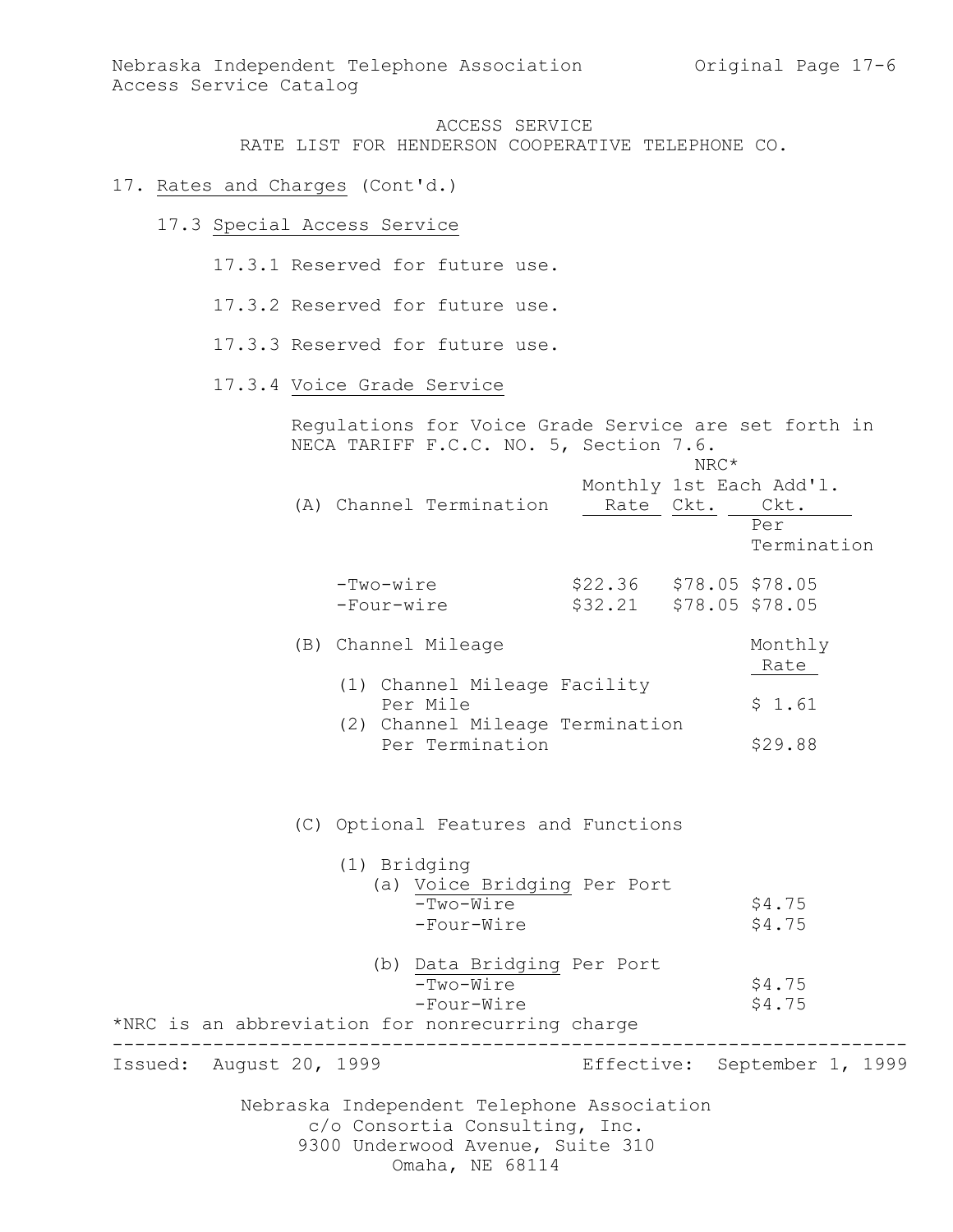## 17. Rates and Charges (Cont'd.)

- 17.3 Special Access Service (Cont'd.)
	- 17.3.4 Voice Grade Service (Cont'd.)
		- (1) Bridging (Cont'd.)
			- (C) Optional Features and Functions (Cont'd.)

|                                                                                                     | Monthly<br>Rate |
|-----------------------------------------------------------------------------------------------------|-----------------|
| (c) Reserved for future use.                                                                        |                 |
| (d) Reserved for future use.                                                                        |                 |
| (e) Telemetry and Alarm Bridging<br>Active Bridging Channel<br>Connections<br>Per Channel Connected |                 |
| -Split Band                                                                                         | \$8.89          |
| -Summation                                                                                          | \$3.47          |
| Passive Bridging Channel<br>Connections<br>Per Channel Connected                                    | \$0.24          |

Issued: August 20, 1999 Effective: September 1, 1999

Nebraska Independent Telephone Association c/o Consortia Consulting, Inc. 9300 Underwood Avenue, Suite 310 Omaha, NE 68114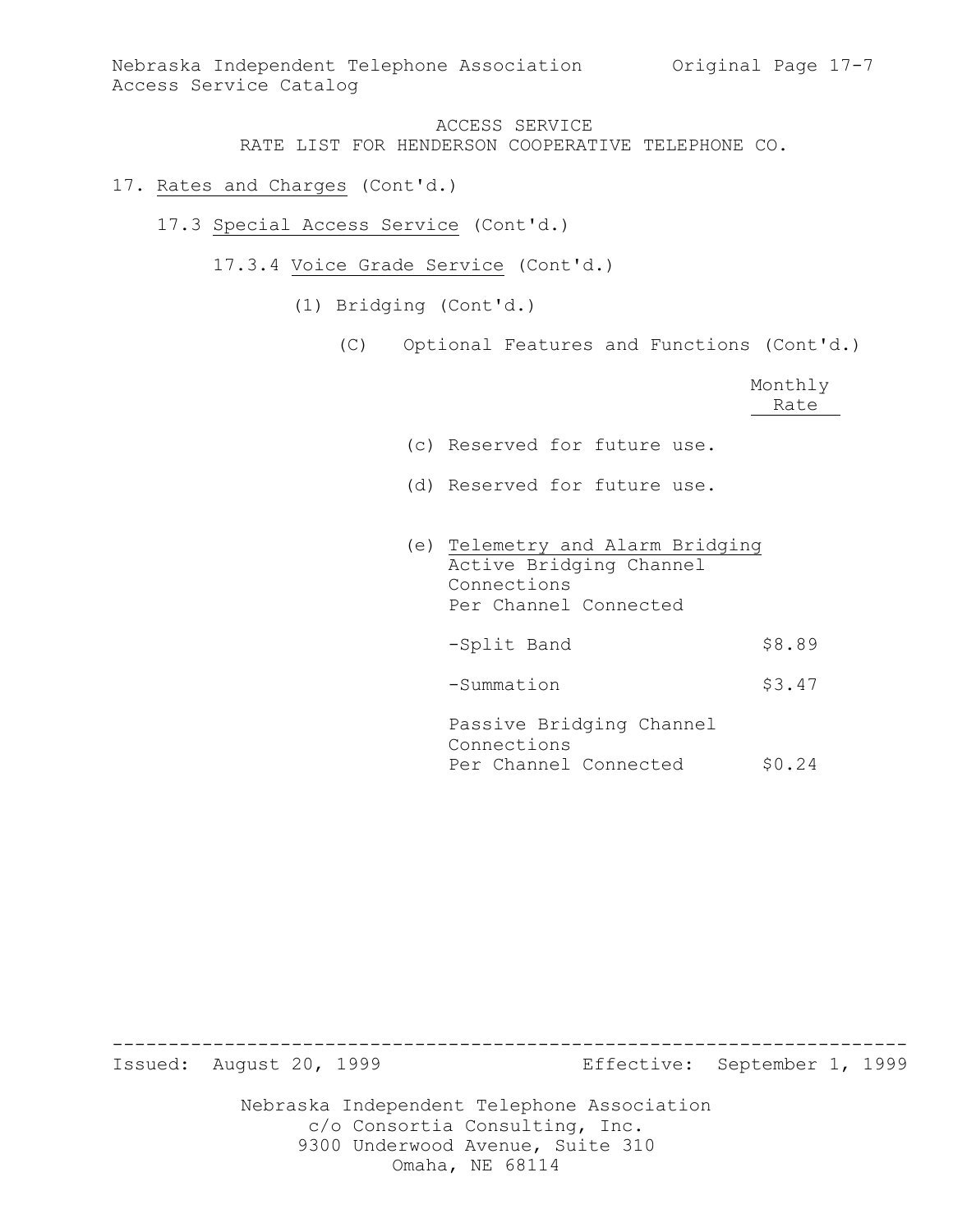### 17. Rates and Charges (Cont'd.)

- 17.3 Special Access Service (Cont'd.)
	- 17.3.4 Voice Grade Service (Cont'd.)

|     |                                                                      | Monthly<br>Rate  |
|-----|----------------------------------------------------------------------|------------------|
|     | (C) Optional Features and<br>Functions (Cont'd.)                     |                  |
|     | (2) Conditioning Per Termination                                     |                  |
|     | - C-Type                                                             | \$5.69           |
|     | - Data Capability                                                    | \$3.94           |
| (3) | Improved Return Loss for<br>Transmission<br>Per Termination          |                  |
|     | - Two-Wire<br>- Four-Wire                                            | \$7.15<br>\$7.15 |
| (4) | Customer Specified Receive<br>Level Per Two-Wire Termination \$ 3.44 |                  |
| (5) | Reserved for future use.                                             |                  |
| (6) | Signaling Capability<br>Per Termination                              | \$11.73          |

Issued: August 20, 1999 Effective: September 1, 1999

Nebraska Independent Telephone Association c/o Consortia Consulting, Inc. 9300 Underwood Avenue, Suite 310 Omaha, NE 68114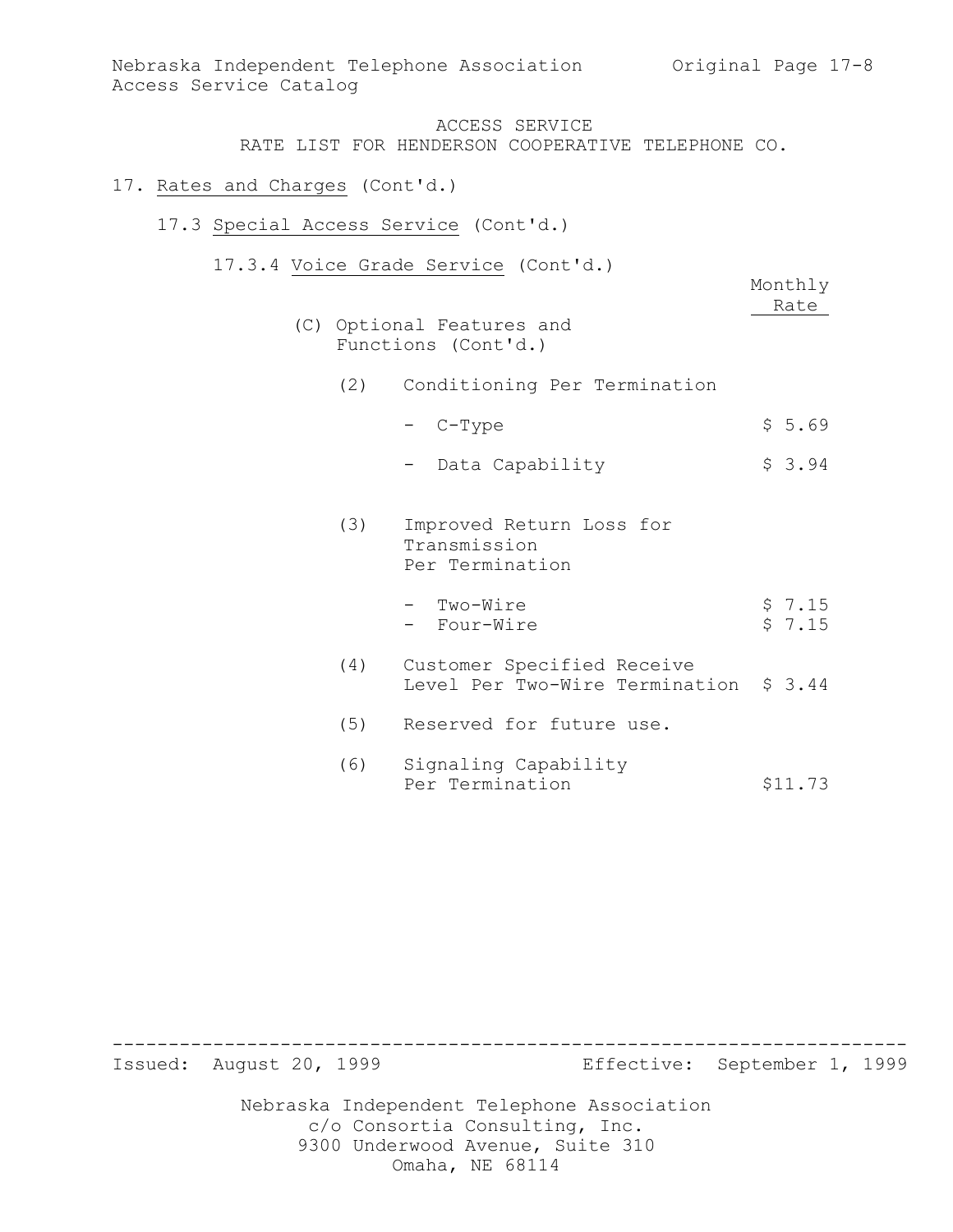#### 17. Rates and Charges (Cont'd.)

- 17.3 Special Access Service (Cont'd.)
	- 17.3.4 Voice Grade Service (Cont'd.)

Monthly Rate

- (C) Optional Features and Functions (Cont'd.)
	- (7) Selective Signaling Arrangement Per Arrangement \$6.38
	- (8) Transfer Arrangement (key activated or dial-up\*)
		- Per four port arrangement including control channel termination\*\* \$3.01
		- Per five port arrangement including control channel termination\*\* \$6.85
	- (9) Public Packet Switching Network (PPSN) Interface Arrangement Per Arrangement ICB

NOTE: ICB rates and charges shall be filed in 17.3.9.

\*The dial-up option requires the customer to purchase the Controller Arrangement, which is described in NECA TARIFF F.C.C. NO. 5, Section 13.3.4.

\*\*An additional Channel Termination charge will apply whenever a spare channel is configured as a leg to the customer designated premises. Additional channel mileage charges will also apply when the transfer arrangement is not located in the customer designated premises serving wire center.

-----------------------------------------------------------------------

Issued: August 20, 1999 Effective: September 1, 1999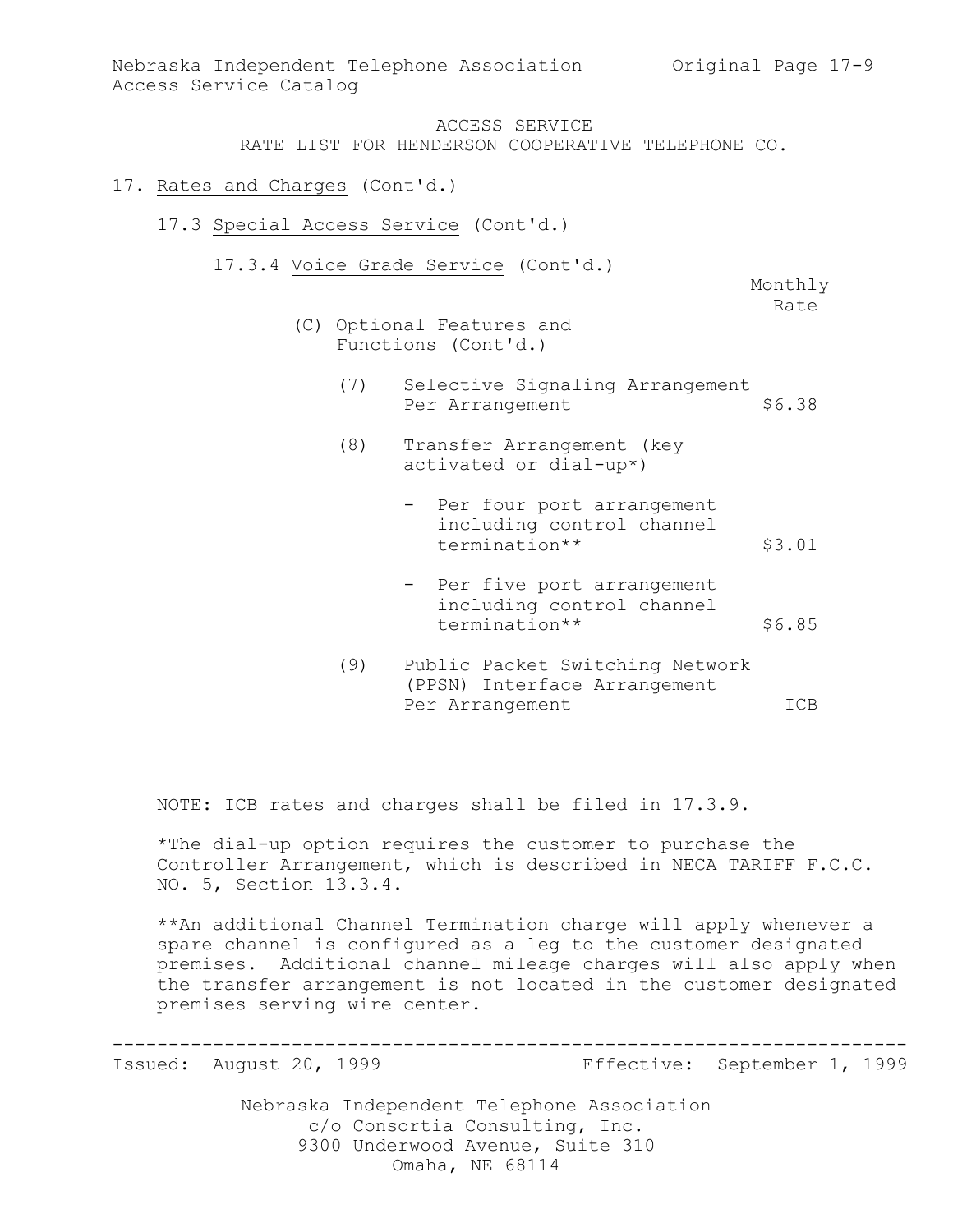#### 17. Rates and Charges (Cont'd.)

#### 17.3 Special Access Service (Cont'd.)

### 17.3.5 Program Audio Service\*

Regulations concerning Program Audio Service are set forth in Section 7.7 of NECA TARIFF F.C.C. NO. 5.

|     |                                                                                 |                                     | Monthly Nonrecurring                               |
|-----|---------------------------------------------------------------------------------|-------------------------------------|----------------------------------------------------|
|     |                                                                                 | Rate                                | Charge                                             |
|     | Termination<br>Per Termination                                                  | (A)                                 | Channel                                            |
|     | $-200$ to 3500 Hz<br>$-100$ to 5000 Hz<br>$-50$ to 8000 Hz<br>$-50$ to 15000 Hz | \$41.60<br>44.82                    | \$189.00<br>44.82 189.00<br>44.82 189.00<br>189.00 |
|     | (B) Channel Mileage                                                             |                                     |                                                    |
| (1) | Channel Mileage Facility<br>Per Mile                                            |                                     |                                                    |
|     | $-200$ to $3500$ Hz<br>- 100 to 5000 Hz<br>- 50 to 8000 Hz<br>- 50 to 15000 Hz  | \$3.46<br>6.91<br>10.37<br>13.84    |                                                    |
| (2) | Channel Mileage<br>Termination<br>Per Termination                               |                                     |                                                    |
|     | $-200$ to 3500 Hz<br>- 100 to 5000 Hz<br>- 50 to 8000 Hz<br>- 50 to 15000 Hz    | \$31.27<br>62.54<br>93.81<br>125.08 |                                                    |

\* Daily Rates are 1/10th of the monthly rates, up to a maximum of the monthly charge.

----------------------------------------------------------------------- Issued: August 20, 1999 Effective: September 1, 1999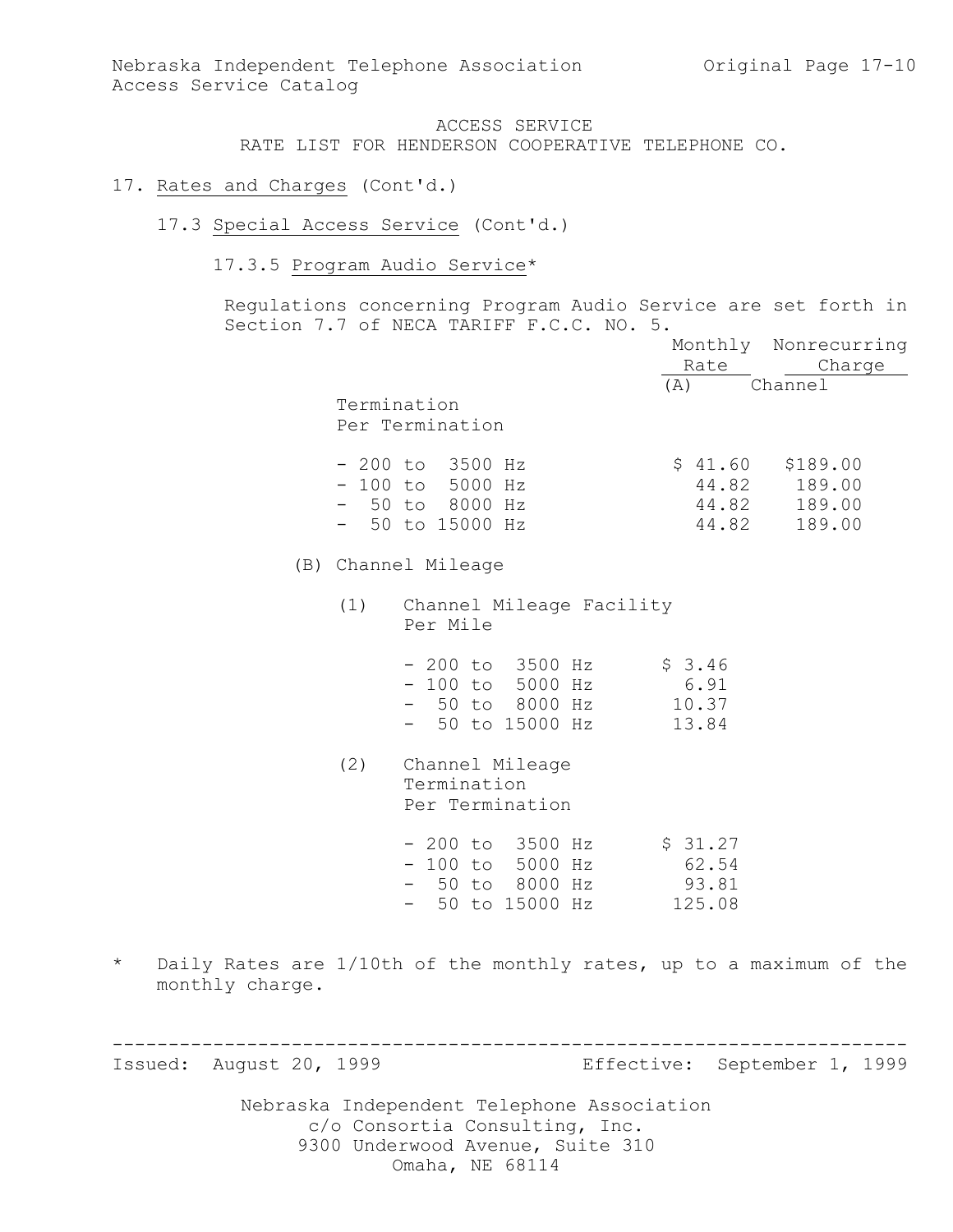Nebraska Independent Telephone Association Original Page 17-11 Access Service Catalog

#### ACCESS SERVICE RATE LIST FOR HENDERSON COOPERATIVE TELEPHONE CO.

# 17. Rates and Charges (Cont'd.)

- 17.3 Special Access Service (Cont'd.)
	- 17.3.5 Program Audio Service\* (Cont'd.)

|     |                                              | Monthly<br>Rate |
|-----|----------------------------------------------|-----------------|
|     | (C) Optional Features and Functions          |                 |
| (1) | Bridging, Distribution<br>Amplifier Per Port | \$19.19         |
| (2) | Gain Conditioning<br>Per Service             | \$11.23         |
| (3) | Stereo<br>Per Service                        | \$18.24         |

17.3.6 Reserved for future use.

\* Daily Rates are 1/10th of the monthly rates, up to a maximum of the monthly charge. -----------------------------------------------------------------------

Issued: August 20, 1999 Effective: September 1, 1999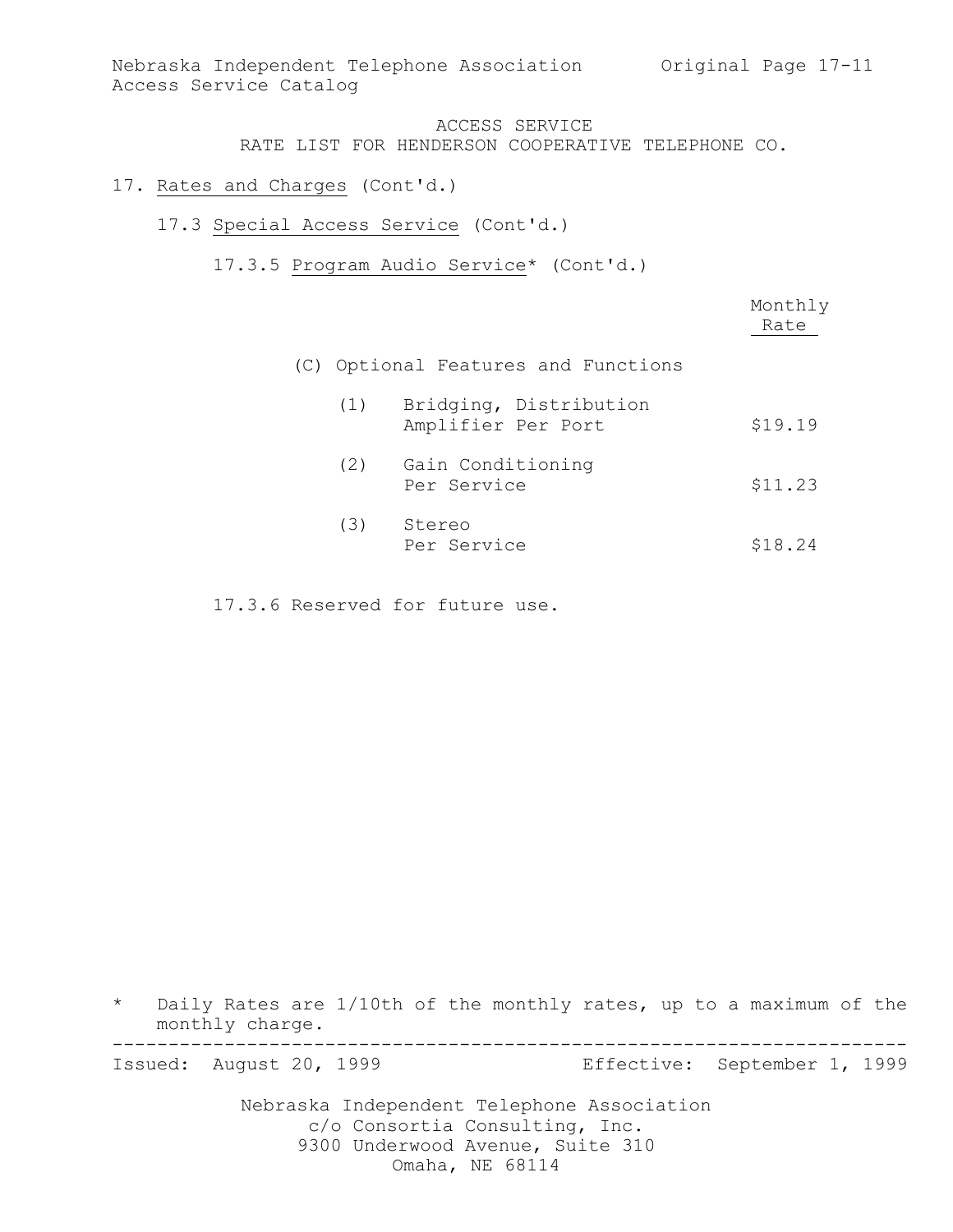#### 17. Rates and Charges (Cont'd.)

- 17.3 Special Access Service (Cont'd.)
	- 17.3.7 Digital Data Service

Regulations concerning Digital Data Service are set forth in NECA TARIFF F.C.C. NO. 5, Section 7.9.

|                         |                                                                                                                                     |                           | Monthly Nonrecurring Charges<br>Rate 1st Ckt. Each Add'l |  |
|-------------------------|-------------------------------------------------------------------------------------------------------------------------------------|---------------------------|----------------------------------------------------------|--|
|                         | (A) Channel Termination<br>Per Termination                                                                                          |                           |                                                          |  |
|                         | - 2.4 kbps                                                                                                                          | \$55.73 \$241.00 \$241.00 |                                                          |  |
|                         | - 4.8 kbps                                                                                                                          | 55.73 241.00 241.00       |                                                          |  |
|                         | - 9.6 kbps                                                                                                                          | 55.73 241.00 241.00       |                                                          |  |
|                         | - 56.0 kbps                                                                                                                         | 55.73 241.00 241.00       |                                                          |  |
|                         | - 64.0 kbps                                                                                                                         | 55.73                     | 241.00 241.00                                            |  |
|                         | (B) Channel Mileage                                                                                                                 |                           |                                                          |  |
|                         | (1) Channel Mileage Facility<br>Per Mile                                                                                            |                           |                                                          |  |
|                         | $-2.4$ kbps $$3.00$<br>- 4.8 kbps 3.00                                                                                              |                           |                                                          |  |
|                         | $-9.6 \text{ kbps}$ 3.00                                                                                                            |                           |                                                          |  |
|                         | - 56.0 kbps 6.01<br>- 64.0 kbps 6.01                                                                                                |                           |                                                          |  |
|                         |                                                                                                                                     |                           |                                                          |  |
|                         | (2) Channel Mileage Termination<br>Per Termination                                                                                  |                           |                                                          |  |
|                         | $-2.4$ kbps $$21.78$                                                                                                                |                           |                                                          |  |
|                         |                                                                                                                                     |                           |                                                          |  |
|                         | - 4.8 kbps 21.78<br>- 9.6 kbps 21.78<br>- 56.0 kbps 43.57                                                                           |                           |                                                          |  |
|                         |                                                                                                                                     |                           |                                                          |  |
|                         | $-64.0$ kbps $43.57$                                                                                                                |                           |                                                          |  |
|                         |                                                                                                                                     |                           | Monthly                                                  |  |
|                         | (C) Optional Features and Functions                                                                                                 |                           | Rate                                                     |  |
|                         | (1) Bridging Per Port                                                                                                               |                           | \$4.75                                                   |  |
| Issued: August 20, 1999 |                                                                                                                                     |                           | Effective: September 1, 1999                             |  |
|                         | Nebraska Independent Telephone Association<br>c/o Consortia Consulting, Inc.<br>9300 Underwood Avenue, Suite 310<br>Omaha, NE 68114 |                           |                                                          |  |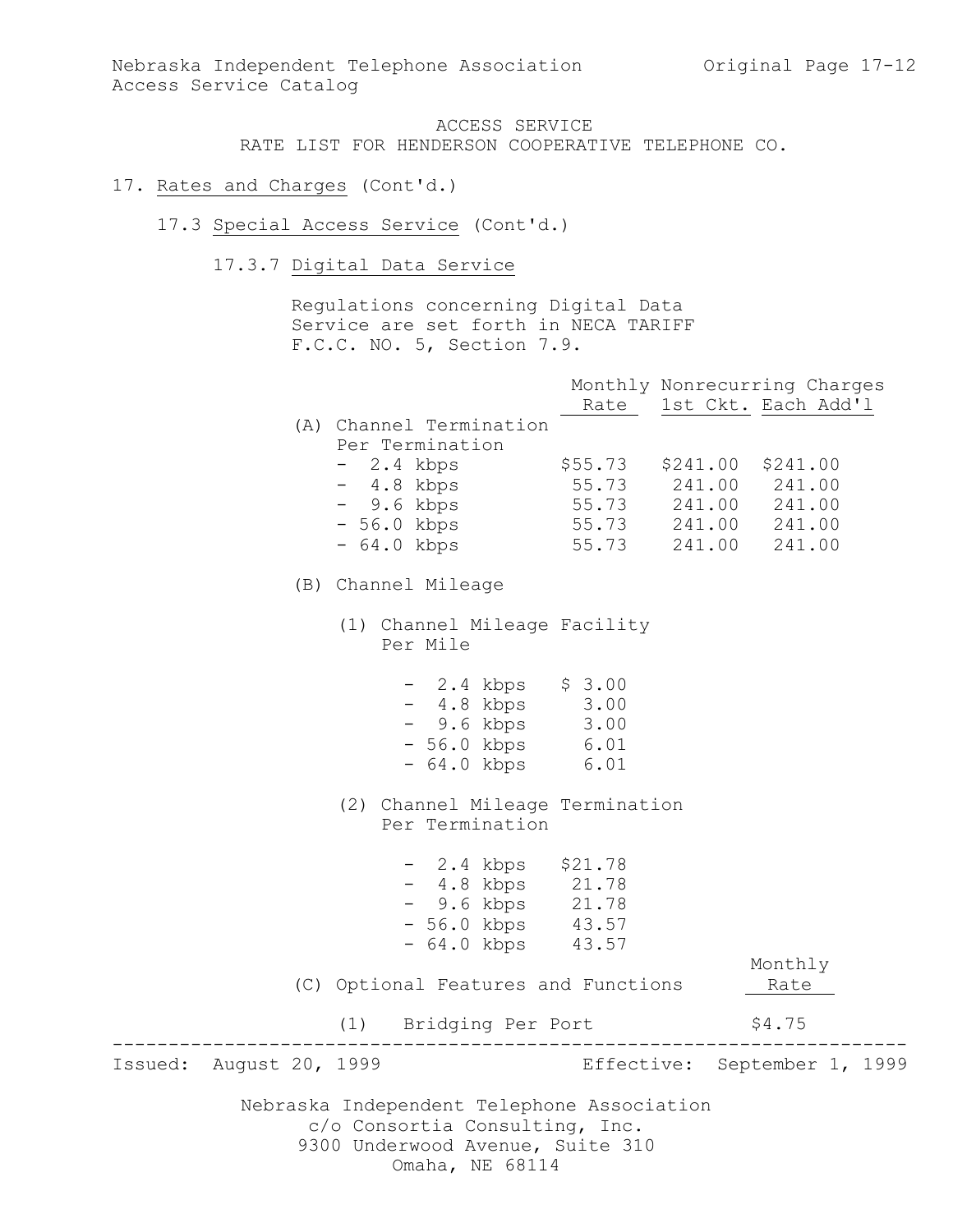Nebraska Independent Telephone Association Original Page 17-13 Access Service Catalog

#### ACCESS SERVICE

RATE LIST FOR HENDERSON COOPERATIVE TELEPHONE CO.

- 17. Rates and Charges (Cont'd.)
	- 17.3 Special Access Service (Cont'd.)
		- 17.3.7 Digital Data Service (Cont'd.)
			- Monthly (C) Optional Features and Functions Rate (Cont'd.)
				- (2) Loop Transfer Arrangement \$5.97 Per Four Key Arrangement\*
				- (3) Public Packet Switching Network Interface Arrangement
					- Per 9.6 kbps arrangement ICB - Per 56.0 kbps arrangement ICB

| (D) Term Discounts |           |                             | Percentage |
|--------------------|-----------|-----------------------------|------------|
|                    |           | 56.0 and 64.0 Kbps Services |            |
|                    | 36 months |                             | 10%        |
|                    | 60 months |                             | 20%        |

\* An additional Channel Termination charge will apply whenever a spare channel is configured as a leg to the customer designated premises. Additional Channel Mileage charges will also apply when the transfer arrangement is not located in the customer designated premises serving wire center.

ICB rates and charges are filed in 17.3.9 following.

Issued: August 20, 1999 Effective: September 1, 1999

Nebraska Independent Telephone Association c/o Consortia Consulting, Inc. 9300 Underwood Avenue, Suite 310 Omaha, NE 68114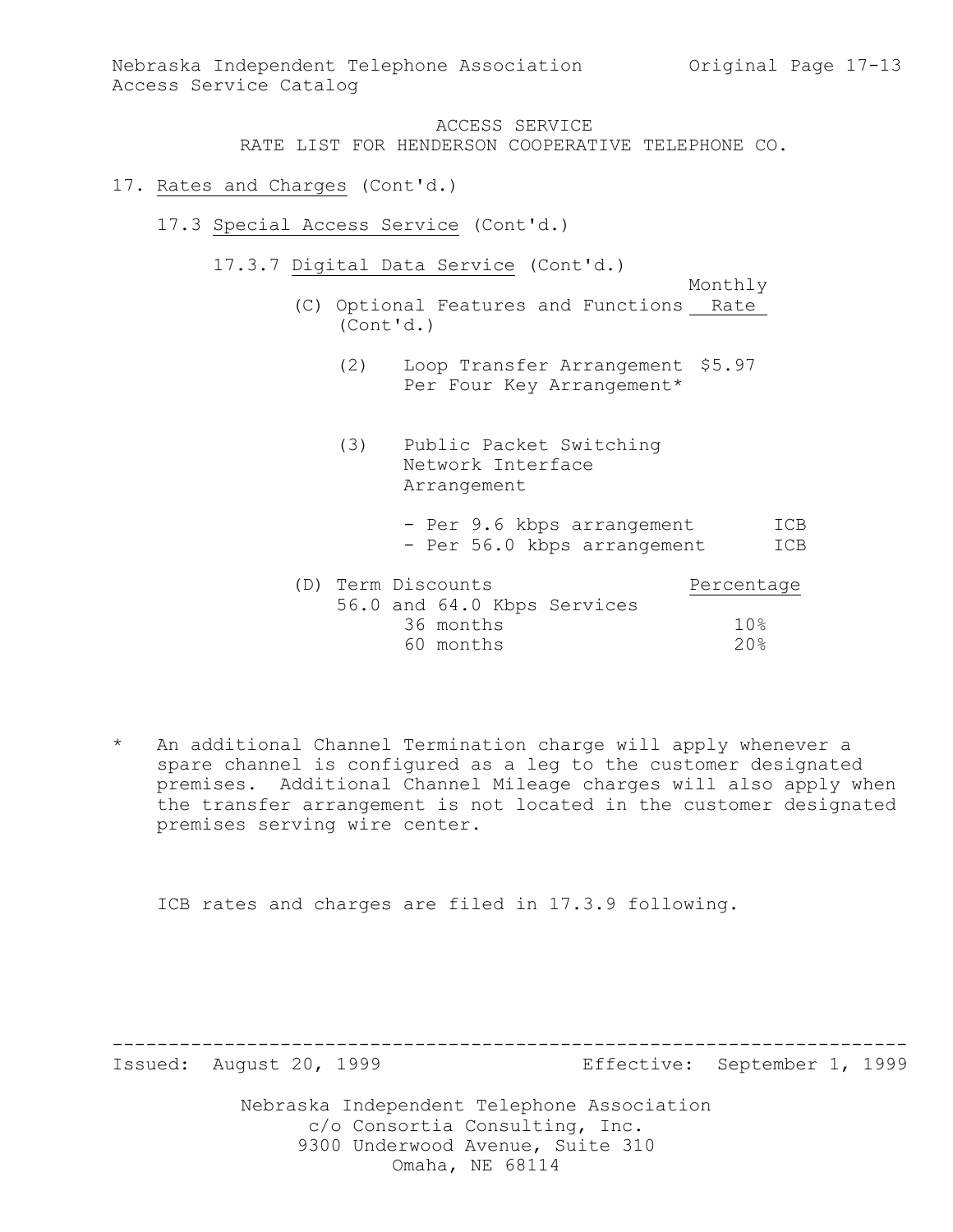#### 17. Rates and Charges (Cont'd.)

- 17.3 Special Access Service (Cont'd.)
	- 17.3.8 High Capacity Service

Nebraska Independent Telephone Association c/o Consortia Consulting, Inc. 9300 Underwood Avenue, Suite 310 Omaha, NE 68114 Regulations concerning High Capacity Service are set forth in 7.10 of NECA TARIFF F.C.C. NO. 5. Monthly Nonrecurring Charges Rate 1st Ckt. Each Add'1 (A) Channel Termination Per Termination - DS1 1.544 Mbps \$61.52 \$327.00 \$327.00 - DS1C 3.152 Mbps ICB ICB ICB - DS2 6.312 Mbps ICB ICB ICB - Capacity of 1 DS3 ICB ICB ICB 44.736 Mbps Interface Per DS3 Channel Installed - Capacity of 3 DS3 ICB ICB ICB 44.736 Mbps Interface Per DS3 Channel Installed - Capacity of 6 DS3 ICB ICB ICB 44.736 Mbps Interface Per DS3 Channel Installed - Capacity of 12 DS3 ICB ICB ICB 44.736 Mbps Interface Per DS3 Channel Installed - DS4 274.176 Mbps ICB ICB ICB ICB rates and charges are filed in 17.3.9 following. ----------------------------------------------------------------------- Issued: August 20, 1999 Effective: September 1, 1999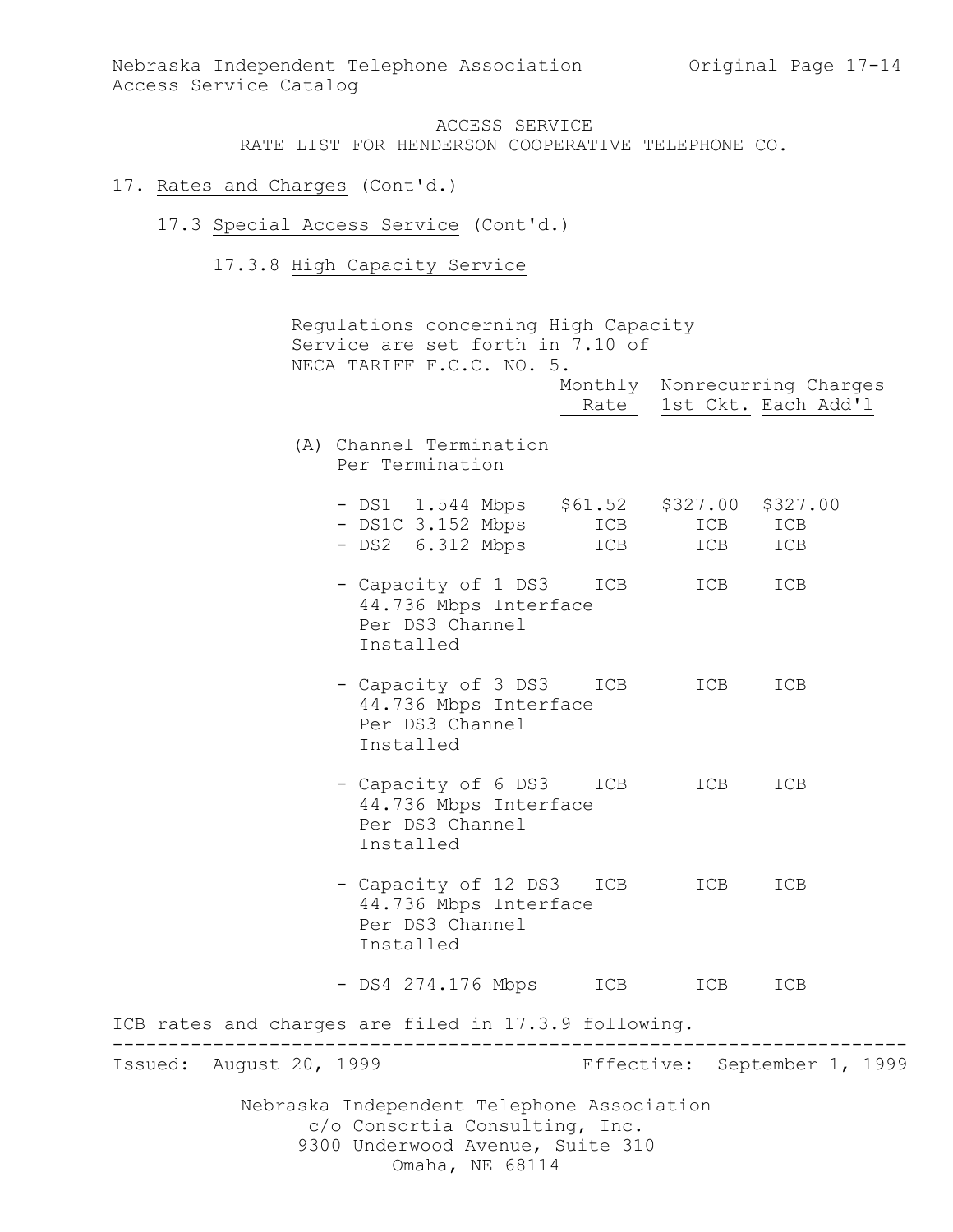Nebraska Independent Telephone Association Original Page 17-15 Access Service Catalog

## ACCESS SERVICE

RATE LIST FOR HENDERSON COOPERATIVE TELEPHONE CO.

- 17. Rates and Charges (Cont'd.)
	- 17.3 Special Access Service (Cont'd.)
		- 17.3.8 High Capacity Service (Cont'd.)
			- (B) Channel Mileage Monthly (1) Channel Mileage Facility Rate Per Mile

| $-1.544$ Mbps   | 66.06 |
|-----------------|-------|
| $-3.152$ Mbps   | ICB   |
| $-6.312$ Mbps   | ICB   |
| $-44.736$ Mbps  | ICB   |
| $-274.176$ Mbps | TCB   |

(2) Channel Mileage Termination Per Termination

| $-1.544$ Mbps   | 319.10     |
|-----------------|------------|
| $-3.152$ Mbps   | ICB        |
| $-6.312$ Mbps   | ICB        |
| $-44.736$ Mbps  | ICB        |
| $-274.176$ Mbps | <b>TCB</b> |

| Percentage |  |
|------------|--|
|            |  |
|            |  |
| 20%        |  |
|            |  |

(D) Optional Features and Functions Monthly Rate

(1) Multiplexing, per arrangement

| DS4 to DS1     | TCB        |
|----------------|------------|
| DS3 to DS1     | <b>TCB</b> |
| DS2 to DS1     | <b>TCB</b> |
| DS1C to DS1    | <b>TCB</b> |
| DS1 to Voice** | \$196.53   |

\*\* A channel of this DS1 to the Hub can be used for Digital Data Service. -----------------------------------------------------------------------

Nebraska Independent Telephone Association Issued: August 20, 1999 Effective: September 1, 1999

> c/o Consortia Consulting, Inc. 9300 Underwood Avenue, Suite 310 Omaha, NE 68114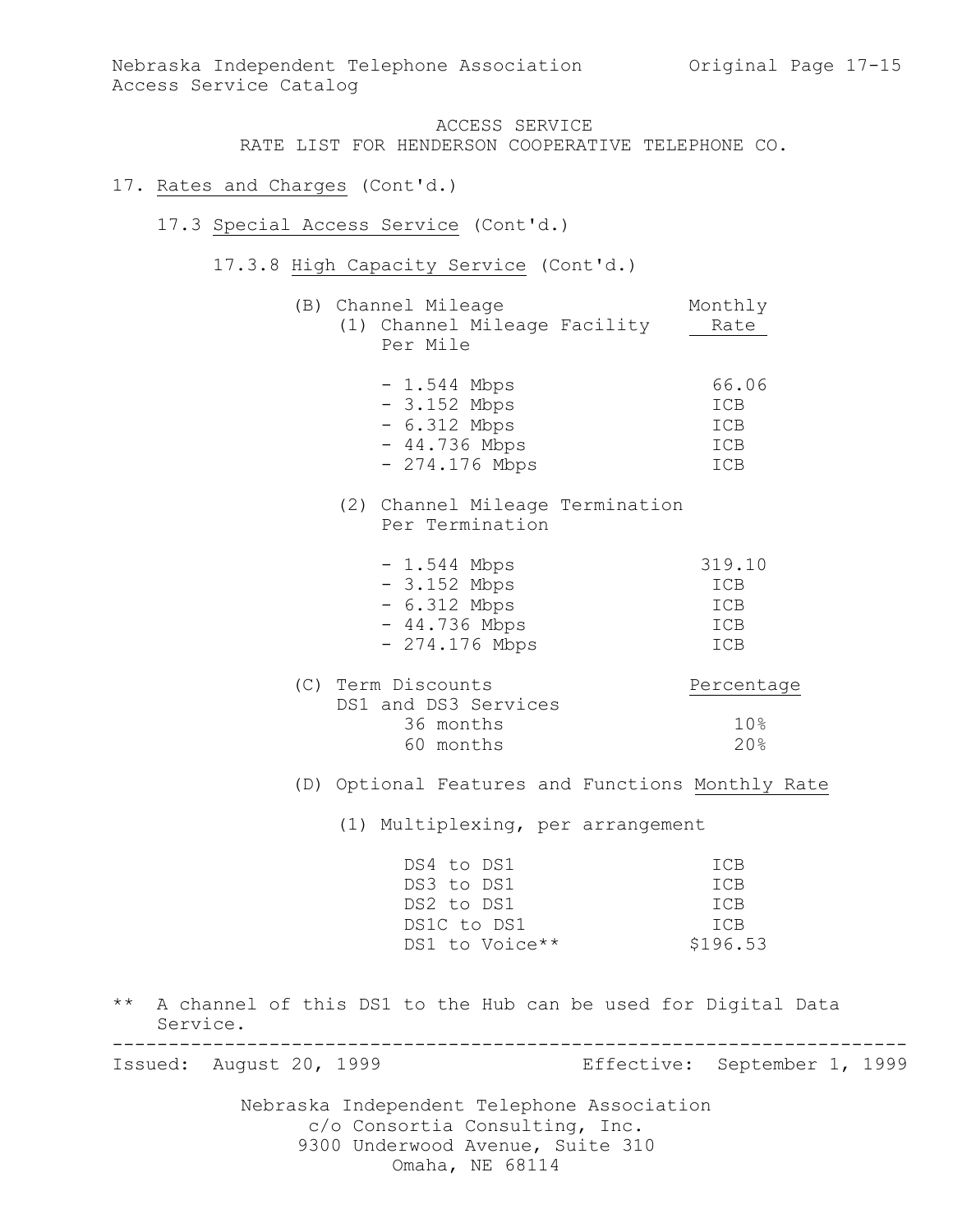RATE LIST FOR HENDERSON COOPERATIVE TELEPHONE CO.

- 17. Rates and Charges (Cont'd.)
	- 17.3 Special Access Service (Cont'd.)
		- 17.3.8 High Capacity Service (Cont'd.)
			- (D) Optional Features and Functions Monthly Rate (Cont'd.)
				- (1) Multiplexing, per arrangement (Cont'd.)

DS1 to DS0 \$198.38 DS0 to Subrates -Up to 20 2.4 kbps services 301.92 -Up to 10 4.8 kbps services 185.32 -Up to 5 9.6 kbps services 161.92

- (2) Automatic Loop Transfer Per Arrangement\* \$389.24
- (3) Transfer Arrangement (key activated or dial-up\*\*) Per four port arrangement including control channel termination\*\*\* \$165.42
- (E) Reserved for future use.
- (F) Clear Channel Capability - Per 1.544 Mbps transmission path None
- \* An additional Channel Termination charge will apply whenever the spare line is provided as a leg to the customer designated premises (CDP).
- \*\* The dial-up option requires the customer to purchase the Controller Arrangement from 13.3.4, as described in NECA TARIFF F.C.C. NO. 5.
- \*\*\* An additional Channel Termination charge will apply whenever a spare channel is configured as a leg to the CDP. Additional channel mileage charges will also apply when the transfer arrangement is not located in the CDP serving wire center.

----------------------------------------------------------------------- Issued: August 20, 1999 Effective: September 1, 1999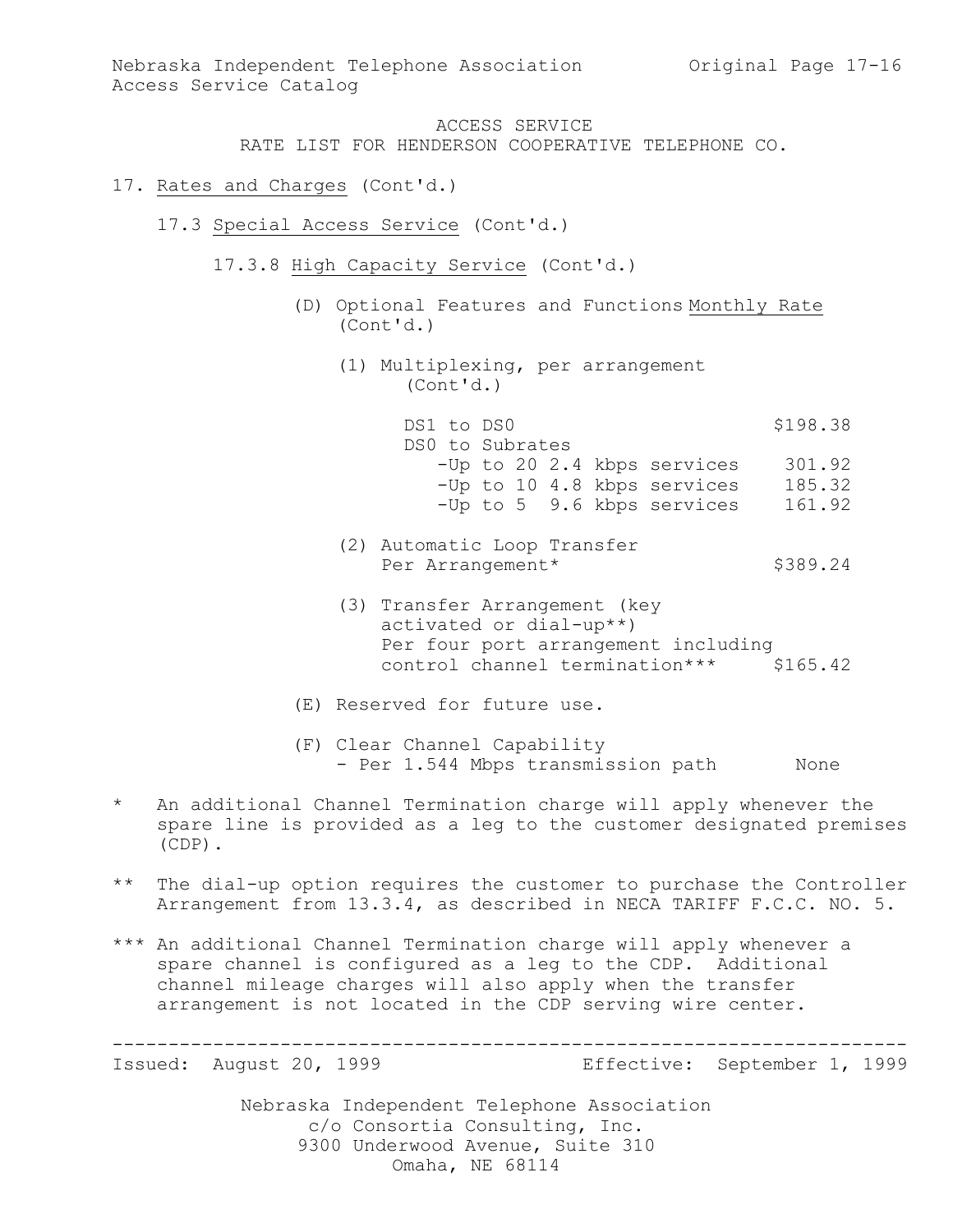Nebraska Independent Telephone Association Original Page 17-17 Access Service Catalog

## ACCESS SERVICE RATE LIST FOR HENDERSON COOPERATIVE TELEPHONE CO.

### 17. Rates and Charges (Cont'd.)

17.3 Special Access Service (Cont'd.)

17.3.9 Individual Case Filings

Reserved for future use.

Issued: August 20, 1999 Effective: September 1, 1999

Nebraska Independent Telephone Association c/o Consortia Consulting, Inc. 9300 Underwood Avenue, Suite 310 Omaha, NE 68114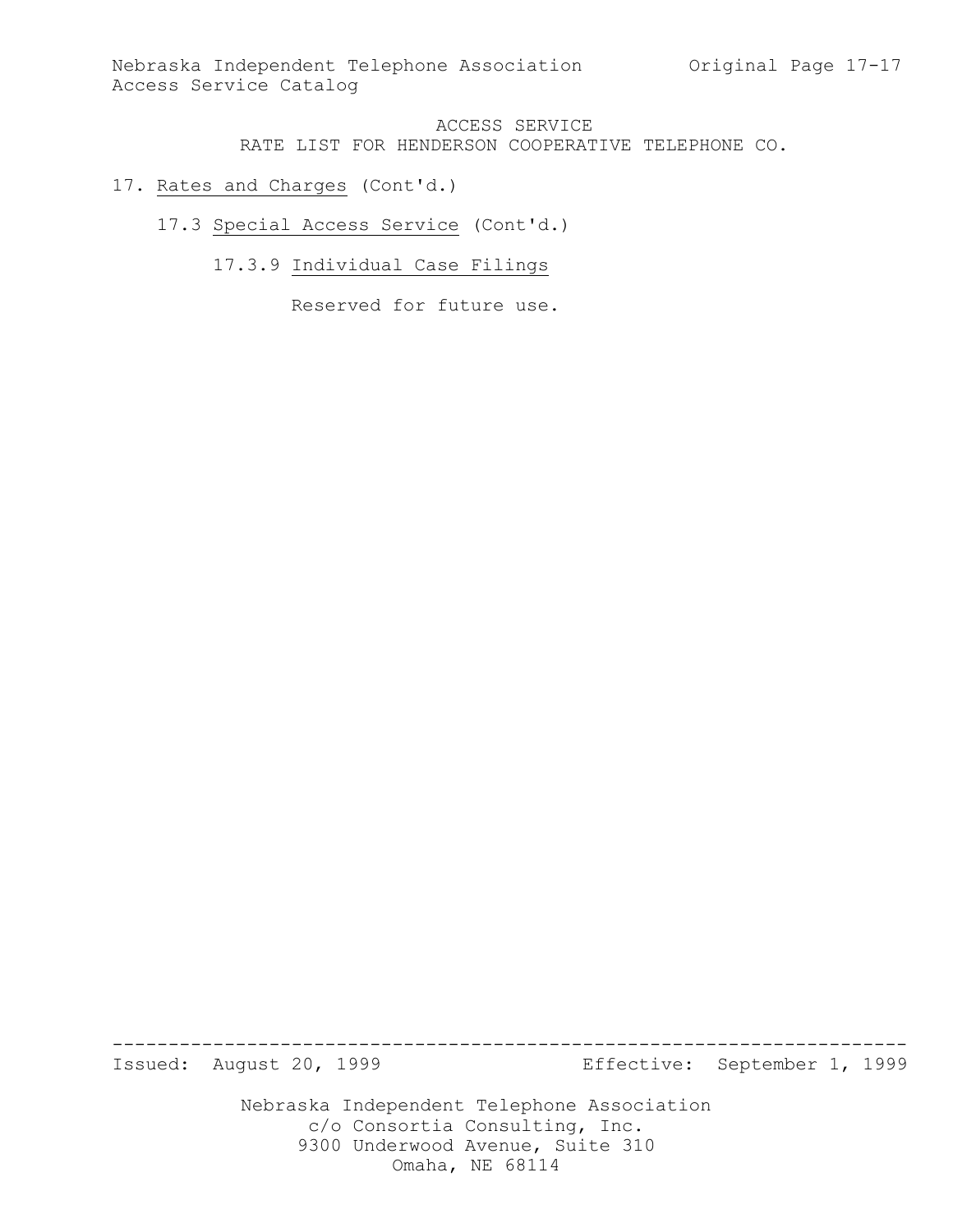### 17. Rates and Charges (Cont'd.)

- 17.3 Special Access Service (Cont'd.)
	- 17.3.10 Optional Rate Plan Availability

The Term Discount Plan, as described in Section 7.2.8, is available where billing capability exists.

| 17.3.11 |     | Internet to K-12 Schools                                                                                       | Rate         | Monthly Nonrecurring<br>Charges |
|---------|-----|----------------------------------------------------------------------------------------------------------------|--------------|---------------------------------|
|         | (A) | Channel Termination<br>Per Termination                                                                         |              | $$22.50$ $$50.00$               |
|         |     |                                                                                                                | Monthly Rate |                                 |
|         | (B) | Channel Mileage<br>(1) Channel Mileage<br>Facility, per<br>airline mile<br>(2) Channel Mileage<br>Termination, | \$0.25       |                                 |
|         |     | per termination                                                                                                | \$2.50       |                                 |

Issued: August 20, 1999 Effective: September 1, 1999

Nebraska Independent Telephone Association c/o Consortia Consulting, Inc. 9300 Underwood Avenue, Suite 310 Omaha, NE 68114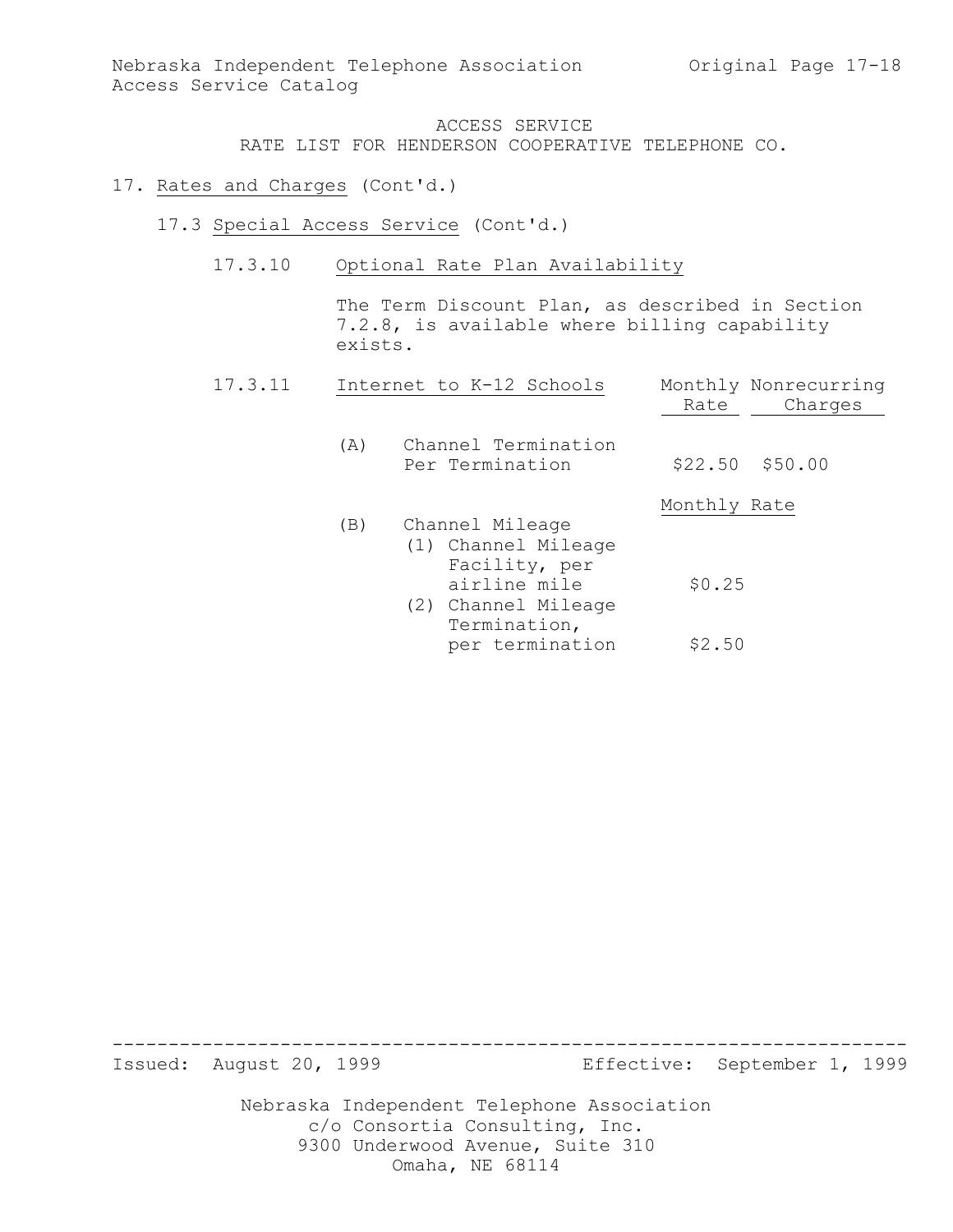Nebraska Independent Telephone Association (Original Page 17-19) Access Service Catalog

### ACCESS SERVICE

RATE LIST FOR HENDERSON COOPERATIVE TELEPHONE CO.

#### 17. Rates and Charges (Cont'd.)

- 17.4 Other Services
	- 17.4.1 Access Ordering

Charge

- (A) Access Order Charge Per Order  $$104.00$
- (B) Service Date Change Charge

A Service Date Change Charge will apply, on a per order per occurrence basis, for each service date changed. The Access Order Charge as specified in 17.4.1(A) preceding does not apply.

-Service Date Change Charge Per Order  $\sim$  \$ 34.00

#### (C) Design Change Charge

The Design Change Charge will apply on a per order per occurrence basis, for each order requiring design change.

-Design Change Charge Per Order  $\begin{array}{ccc} \text{Per} & \text{Per} \end{array}$ 

(D) Miscellaneous Service Order Charge

Per Occurrence  $\frac{1}{2}$  \$ 34.00

17.4.2 Additional Engineering

Additional Engineering Periods Fraction Thereof

(A) Basic Time per engineer, normally scheduled working hours \$19.91

----------------------------------------------------------------------- Issued: August 20, 1999 Effective: September 1, 1999

Each Half Hour or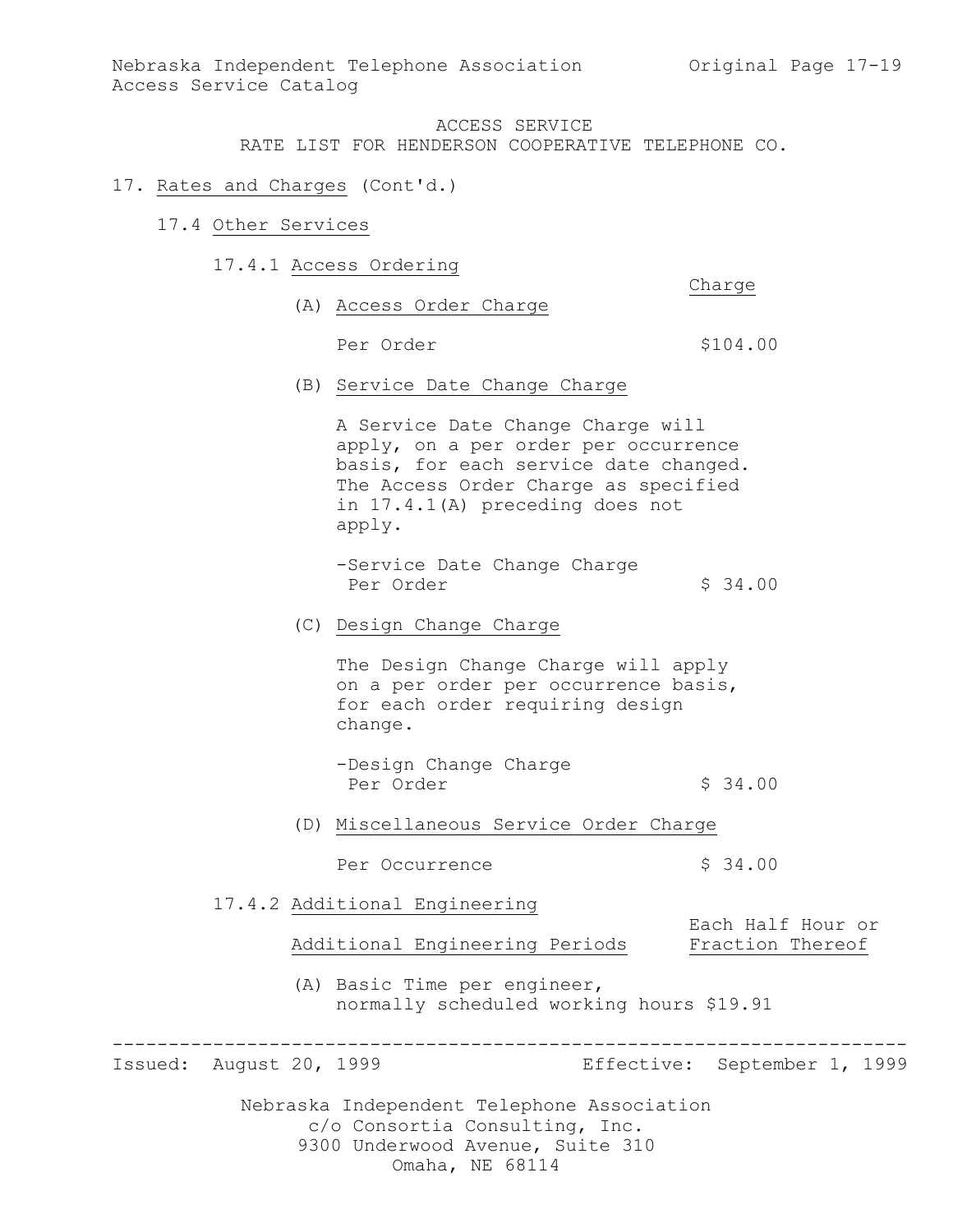Nebraska Independent Telephone Association (Original Page 17-20) Access Service Catalog

# ACCESS SERVICE

RATE LIST FOR HENDERSON COOPERATIVE TELEPHONE CO.

#### 17. Rates and Charges (Cont'd.)

- 17.4 Other Services (Cont'd.)
	- 17.4.2 Additional Engineering (Cont'd.)

|                                | Each Half Hour or |
|--------------------------------|-------------------|
| Additional Engineering Periods | Fraction Thereof  |
| (Cont'd.)                      |                   |

- (B) Overtime per engineer, outside of normally scheduled working hours \$29.86
- (C) Premium Time, outside of scheduled work day, per engineer \$39.82
- 17.4.3 Additional Labor

#### Additional Labor Periods

| (A) Installation or Repair      |         |  |  |
|---------------------------------|---------|--|--|
| - Overtime, outside of normally |         |  |  |
| scheduled working hours on a    |         |  |  |
| scheduled workday               |         |  |  |
| Per Technician*                 | \$28.12 |  |  |
| - Pramium Tima outside of       |         |  |  |

- Premium Time, outside of scheduled work day Peduled work day<br>Per Technician\* \$37.49
- (B) Stand by - Basic time, normally scheduled working hours Per Technician \$18.93 - Overtime, outside of normally scheduled working hours on a scheduled work day Per Technician\* \$28.39
- \* A call out of a Telephone Company employee at a time not consecutive with the employee's scheduled work period is subject to a minimum charge of four hours.

Nebraska Independent Telephone Association c/o Consortia Consulting, Inc. 9300 Underwood Avenue, Suite 310 ----------------------------------------------------------------------- Issued: August 20, 1999 Effective: September 1, 1999

Omaha, NE 68114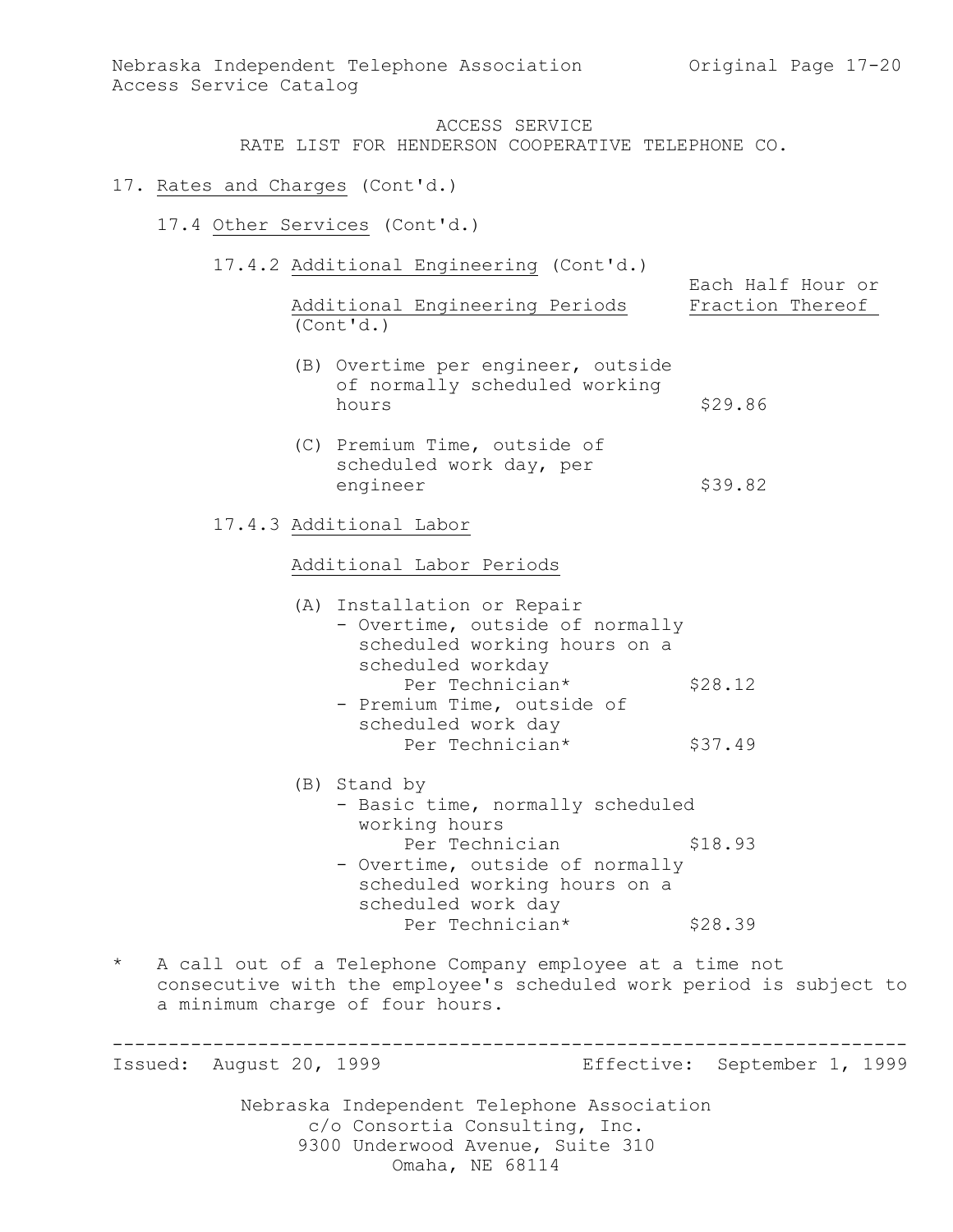Nebraska Independent Telephone Association (Original Page 17-21) Access Service Catalog

#### ACCESS SERVICE RATE LIST FOR HENDERSON COOPERATIVE TELEPHONE CO.

### 17. Rates and Charges (Cont'd.)

- 17.4 Other Services (Cont'd.)
	- 17.4.3 Additional Labor (Cont'd.)

|                                            |  | Each Half |
|--------------------------------------------|--|-----------|
|                                            |  | Hour or   |
|                                            |  | Fraction  |
| Additional Labor Periods (Cont'd.) Thereof |  |           |

- (B) Stand by (Cont'd.)
	- Premium Time, outside of scheduled work day Per Technician\*  $$37.85$

|     |                                                                                                                                            | Each Half Hour or<br>Fraction Thereof    |                                                |
|-----|--------------------------------------------------------------------------------------------------------------------------------------------|------------------------------------------|------------------------------------------------|
|     |                                                                                                                                            | Installation<br>and Repair<br>Technician | Central<br>Office<br>Main-<br>tenance<br>Tech. |
| (C) | Testing and Maintenance with<br>other Telephone Companies, or<br>Other Labor<br>- Basic Time per technician,<br>normally scheduled working |                                          |                                                |
|     | hours<br>- Overtime per technician<br>outside of normally<br>scheduled working hours on                                                    | \$18.75                                  | \$19.67                                        |
|     | a work day*<br>- Premium Time per technician,<br>outside of scheduled work                                                                 | \$28.12                                  | \$29.50                                        |
|     | $day*$                                                                                                                                     | \$37.49                                  | \$39.33                                        |

\* A call out of a Telephone Company employee at a time not consecutive with the employee's scheduled work period is subject to a minimum charge of four hours.

Nebraska Independent Telephone Association c/o Consortia Consulting, Inc. ----------------------------------------------------------------------- Issued: August 20, 1999 Effective: September 1, 1999

9300 Underwood Avenue, Suite 310

Omaha, NE 68114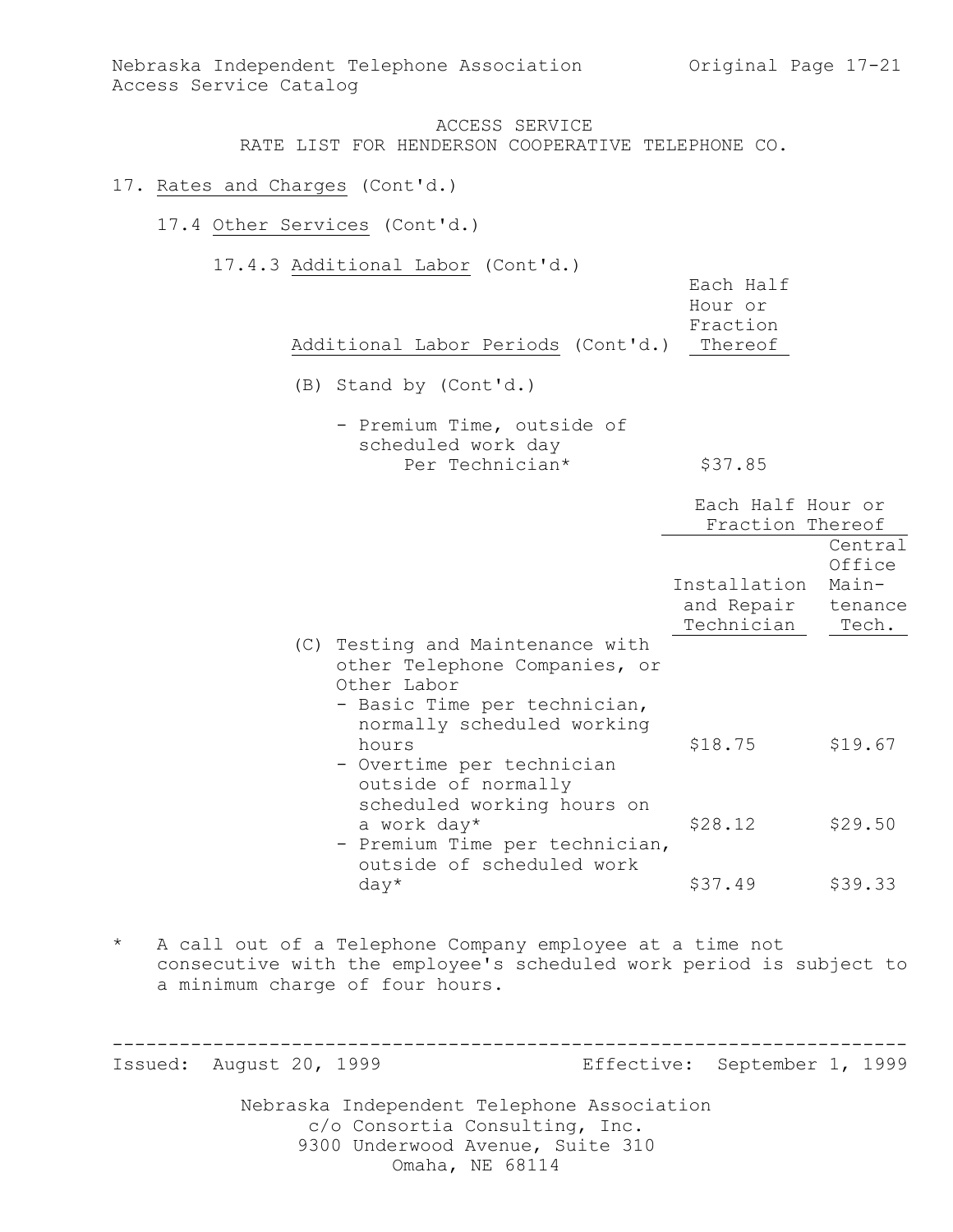# 17. Rates and Charges (Cont'd.)

- 17.4 Other Services (Cont'd.)
	- 17.4.4 Miscellaneous Services
		- (A) Additional Cooperative Acceptance Testing-Switched Access

Each Half Hour or Testing Periods Fraction Thereof Basic Time, Overtime\* and Premium Time\* See the rates for Additional Labor as set forth in 17.4.3(C) preceding.

(B) Additional Automatic Testing - Switched Access

| Additional Tests To First | Per Test Per      |
|---------------------------|-------------------|
| Point of Switching        | Transmission Path |
|                           |                   |
| Gain-Slope Tests          | \$2.89            |
| C-Notched Noise Tests     | \$2.89            |
| $1004$ Hz Loss**          | \$2.89            |
| C-Message Noise**         | \$2.89            |
| Balance (return loss) **  | \$2.89            |

- \* A call out of a Telephone Company employee at a time not consecutive with the employee's scheduled work period is subject to a minimum charge of four hours.
- \*\* The 1004 Hz, C-Message Noise and Balance tests are non-chargeable routine tests; however, they may be requested on an as needed or more than routine scheduled basis, in which cases the charges herein apply. See NECA TARIFF F.C.C. NO. 5, 13.3.1(A)(2).

----------------------------------------------------------------------- Issued: August 20, 1999 Effective: September 1, 1999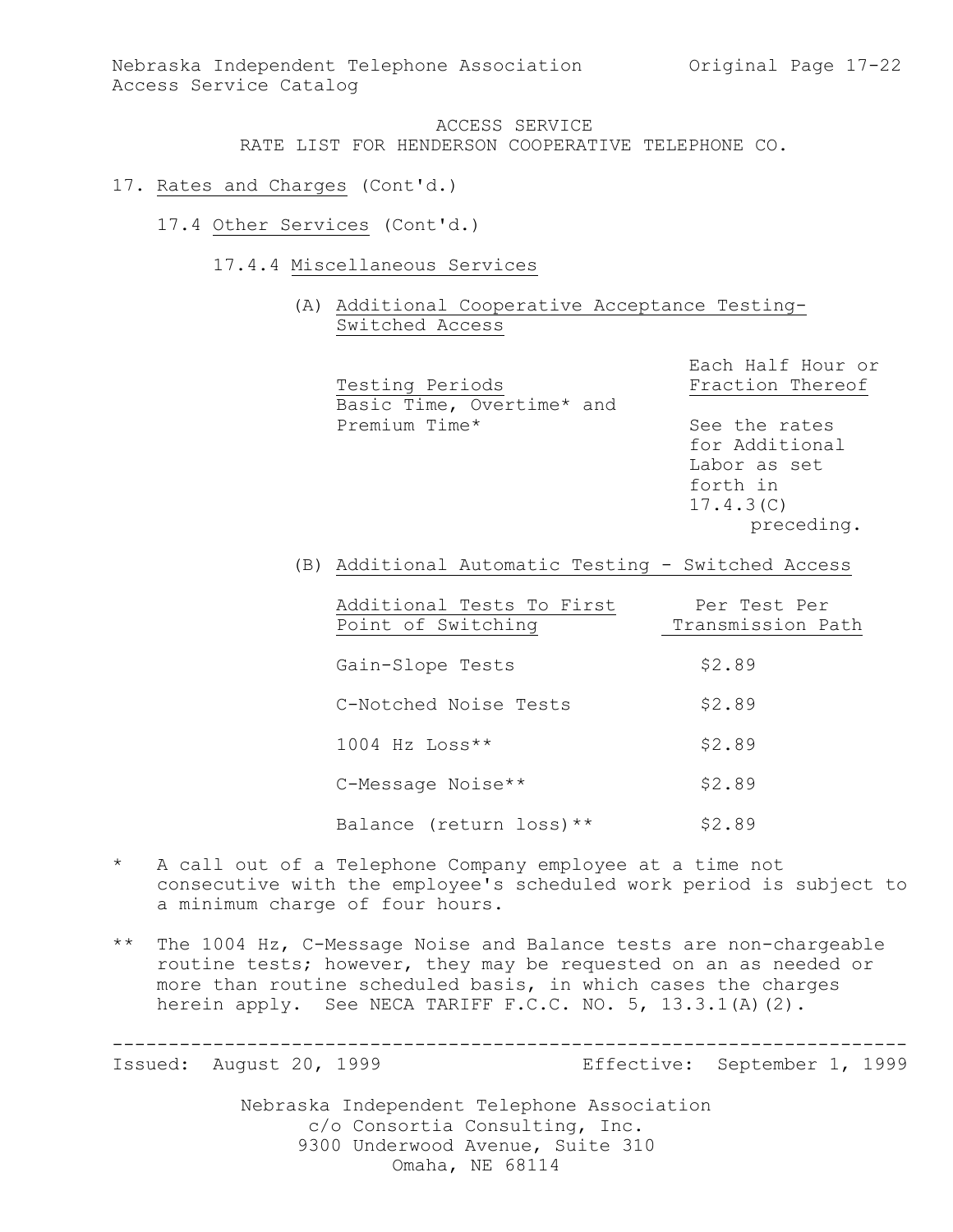Nebraska Independent Telephone Association c/o Consortia Consulting, Inc. Nebraska Independent Telephone Association (Original Page 17-23) Access Service Catalog ACCESS SERVICE RATE LIST FOR HENDERSON COOPERATIVE TELEPHONE CO. 17. Rates and Charges (Cont'd.) 17.4 Other Services (Cont'd.) 17.4.4 Miscellaneous Services (Cont'd.) (C) Additional Manual Testing - Switched Access Additional Tests To First Point of Switching Ea ch Half Hour Or Fraction Thereof Gain-Slope, C-Notched Noise See the rates and any other agreed to for Additional tests Labor, as set Per Technician forth in 17.4.3(C) preceding. (D) Additional Cooperative Acceptance Testing - Special Access Each Half Hour Or Testing Periods **Fraction** Thereof Basic Time, Overtime\* See the rates and Premium Time\* for Additional Labor as set forth in 17.4.3(C) preceding. (E) Additional Manual Testing - Special Access Each Half Hour Or<br>Fraction Thereof Testing Periods **Fraction** Thereof Basic Time, Overtime\* See the rates and Premium Time\* for Additional Labor as set forth in 17.4.3(C) preceding. \* A call out of a Telephone Company employee at a time not consecutive with the employee's scheduled work period is subject to a minimum charge of four hours. ----------------------------------------------------------------------- Issued: August 20, 1999 Effective: September 1, 1999

9300 Underwood Avenue, Suite 310

Omaha, NE 68114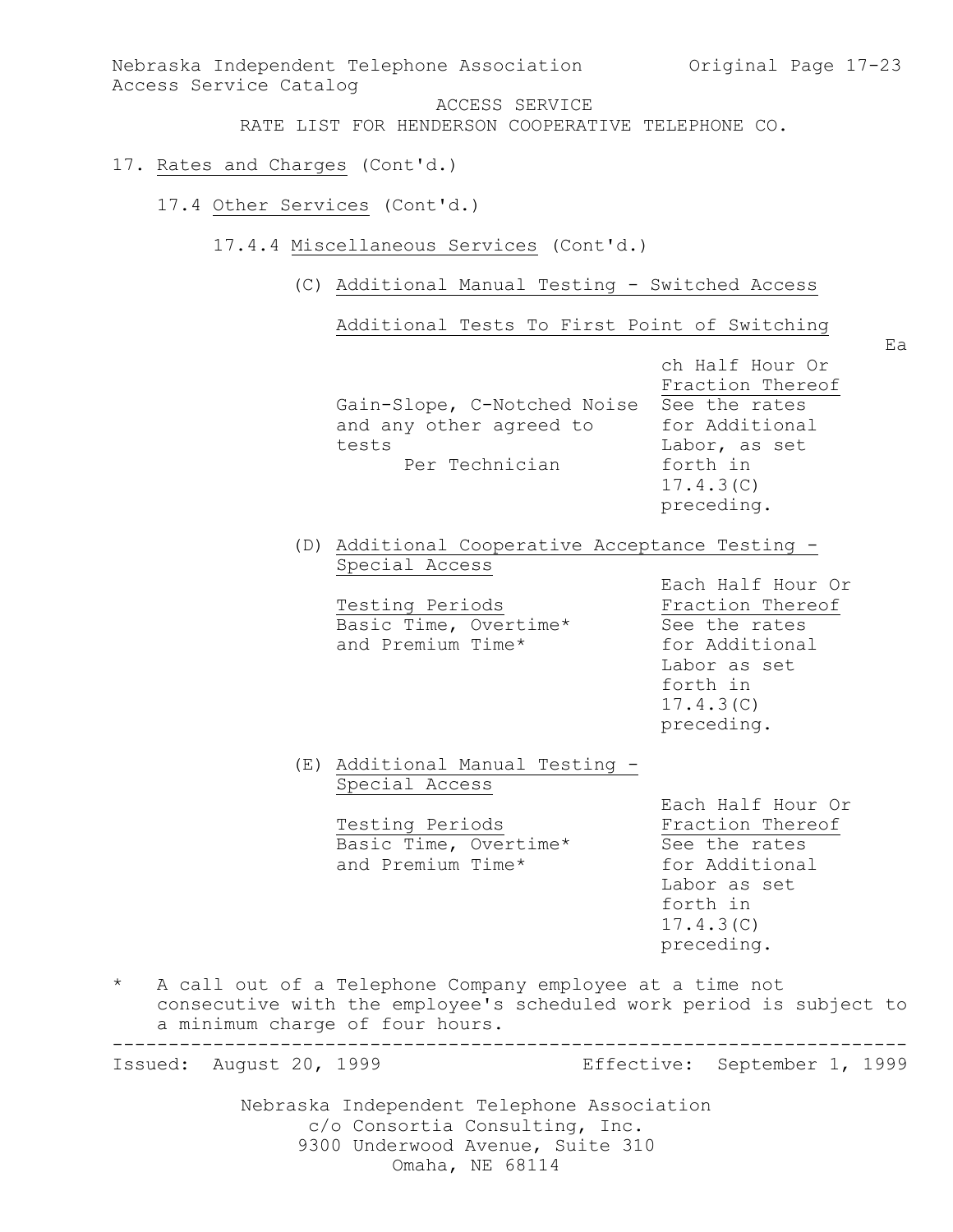Nebraska Independent Telephone Association Original Page 17-24 Access Service Catalog

#### ACCESS SERVICE RATE LIST FOR HENDERSON COOPERATIVE TELEPHONE CO.

- 17. Rates and Charges (Cont'd.)
	- 17.4 Other Services (Cont'd.)
		- 17.4.4 Miscellaneous Services (Cont'd.)

#### (F) Maintenance of Service

|     | Maintenance of<br>Service Periods          | Each Half Hour<br>Or Fraction<br>Thereof                                               |
|-----|--------------------------------------------|----------------------------------------------------------------------------------------|
|     | Basic Time, Overtime*<br>and Premium Time* | See the rates<br>for Additional<br>Labor as set<br>forth in<br>17.4.3(C)<br>preceding. |
| (G) | Reserved for future use.                   |                                                                                        |

(H) Reserved for future use.

(I) Reserved for future use.

\* A call out of a Telephone Company employee at a time not consecutive with the employee's scheduled work period is subject to a minimum charge of four hours.

----------------------------------------------------------------------- Issued: August 20, 1999 Effective: September 1, 1999